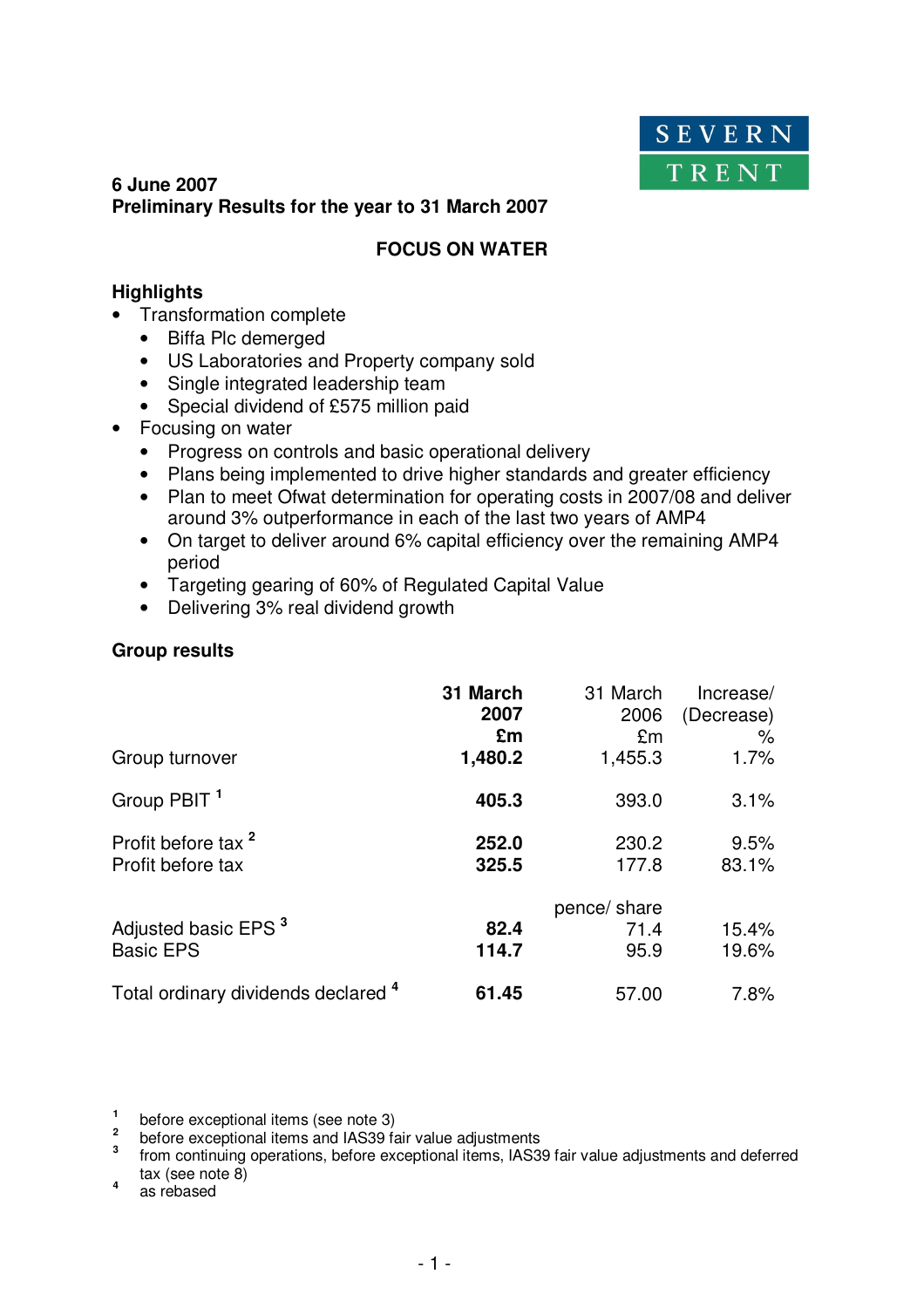### **Sir John Egan, Chairman Severn Trent Plc, said:**

"I am pleased to report on a year of significant restructuring for the Severn Trent group of companies which allows us to implement our FOCUS ON WATER strategy. Management is developing and implementing detailed plans for fundamental improvement across all areas of the Severn Trent Water business. We believe the momentum being generated underpins our ability to deliver on our stated dividend policy; to increase dividends by 3 per cent above the rate of inflation at least up to 2010, the remainder of the current regulatory period. Today's final dividend announcement is in line with this policy.

Severn Trent is a high quality business whose investment programme drives strong growth prospects. The management team has a clear strategy that is focused on raising standards as the means to achieve both higher levels of customer satisfaction, and also sustained strong financial returns to shareholders."

### **Colin Matthews, Group Chief Executive Severn Trent Plc, said:**

"With the restructuring of the Group complete, management is committed to the single minded pursuit of continuous improvement in Severn Trent Water. During 2006/07 we examined key aspects of our current performance and benchmarked it against comparable companies. We have identified 20 critical success factors against which we will measure our performance and progress. We have chosen these with great care, because they represent what we believe are the key concerns for our customers, employees, shareholders and regulators.

We have set ourselves ambitious objectives for the coming years and drawn up action plans for achieving them. The successful execution of these will radically change our business over a period of years. By raising standards we will improve customer service and generate sustained financial returns for our shareholders.

The outlook is one of significant improvement with our plans indicating that we will meet the Ofwat determination for operating costs in 2007/08 and outperform for the two years thereafter to 2009/10."

### **Enquiries:**

| <b>Colin Matthews</b><br><b>Group Chief Executive</b> | <b>Severn Trent Plc</b>   | 020 7353 4200 (on the day)<br>0121 722 4938 |
|-------------------------------------------------------|---------------------------|---------------------------------------------|
| Mike McKeon<br>Group Finance Director                 | Severn Trent Plc          | 020 7353 4200 (on the day)<br>0121 722 4319 |
| Peter Gavan<br>Director of External Affairs           | Severn Trent Plc          | 020 7353 4200 (on the day)<br>0121 722 4310 |
| Jonathan Davies<br><b>Head of Investor Relations</b>  | <b>Severn Trent Plc</b>   | 020 7353 4200 (on the day)<br>0121 722 4295 |
| David Trenchard<br>Peter Hewer                        | Tulchan<br>Communications | 020 7353 4200                               |

### **Preliminary Results Presentation and Webcast**

There will be a preliminary results presentation at 11:00am on Wednesday 6 June 2007. This presentation, together with the presentation slides, will be available as a simultaneous webcast on the Severn Trent web site (www.severntrent.com) and will remain on the web site for subsequent viewing.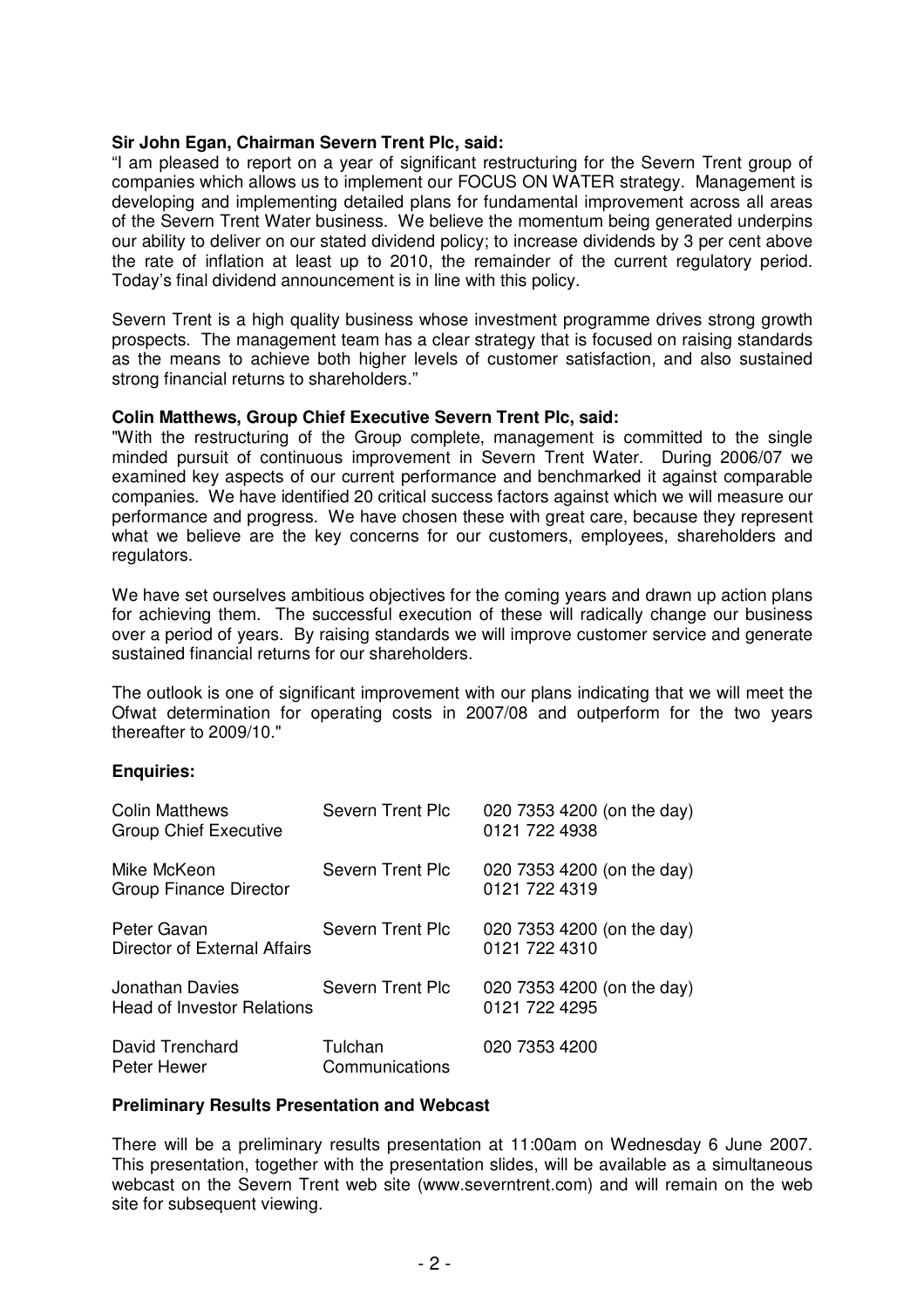# **Operating Review**

## **Focus on Water**

In June 2006, the Board announced its intention to restructure the Severn Trent Group and focus on water. Biffa Plc was successfully demerged on 9 October 2006; the sale of Severn Trent Property was completed on 6 November 2006; and the sale of US Laboratories was completed on 29 December 2006. In addition, Group balance sheet efficiency has been improved by the payment on 20 October 2006 of the £575 million special dividend. As previously announced, the Board intends to move towards a gearing ratio of 60% of regulated capital value, and to increase dividends by 3% above the rate of inflation, over the remainder of the AMP4 period.

The outlook for the coming year is one of significant improvement, with our plans indicating that we will meet the Ofwat Determination for operating costs in 2007/08. This improvement is driven by the fall in energy prices (with prices now fixed for 2007/08, our total energy costs will be around £17 million lower than 2006/07), and the delivery of efficiency savings of £5 million through the implementation of our improvement plans.

Further, with the exception of any unforeseen variation in commodity prices (principally energy), we expect that the achievement of our plans will enable us to deliver around £30 million of cost efficiencies over the last two years of the AMP4 period, which will represent around 3% annual outperformance against the Ofwat determination for operating costs, without affecting our ability to deliver the 6% efficiency on the capital programme.

Over the next five years, we expect staffing levels (permanent and agency) in Severn Trent Water to be reduced by around 600 posts. Our plans indicate around 130 of this total being achieved in the financial year 2007/08. We expect to incur around £24 million of restructuring costs over the remaining three years of the AMP4 period, with around £8 million being incurred in 2007/08.

We have completed the integration of the head office and Severn Trent Water teams and now have one executive team focused on our core water activities. As a result of this integration, we expect to reduce our recurring overhead costs by between £6 million and £10 million over the coming 12 months. Equally important is the opportunity to raise standards and reduce the number of management layers between the Board and the front line of customer service delivery. We have also streamlined the Board structure. The Severn Trent Plc and Severn Trent Water Boards of Directors, whilst separately constituted, now have the same membership.

The Board of Severn Trent Plc continually reviews its management plans to ensure orderly succession and continuity of leadership.

After a year of great strategic change, Chief Executive Colin Matthews is reshaping the group to focus on water aided by Tony Wray, Managing Director of Severn Trent Water, who is concentrating on improving STW day to day operations. As the priority switches more and more to implementing the improvement plans announced today by Mr Matthews, the two roles will combine.

The Board therefore wishes to provide clarity and confidence to customers, employees and shareholders that there will be a smooth leadership transition in due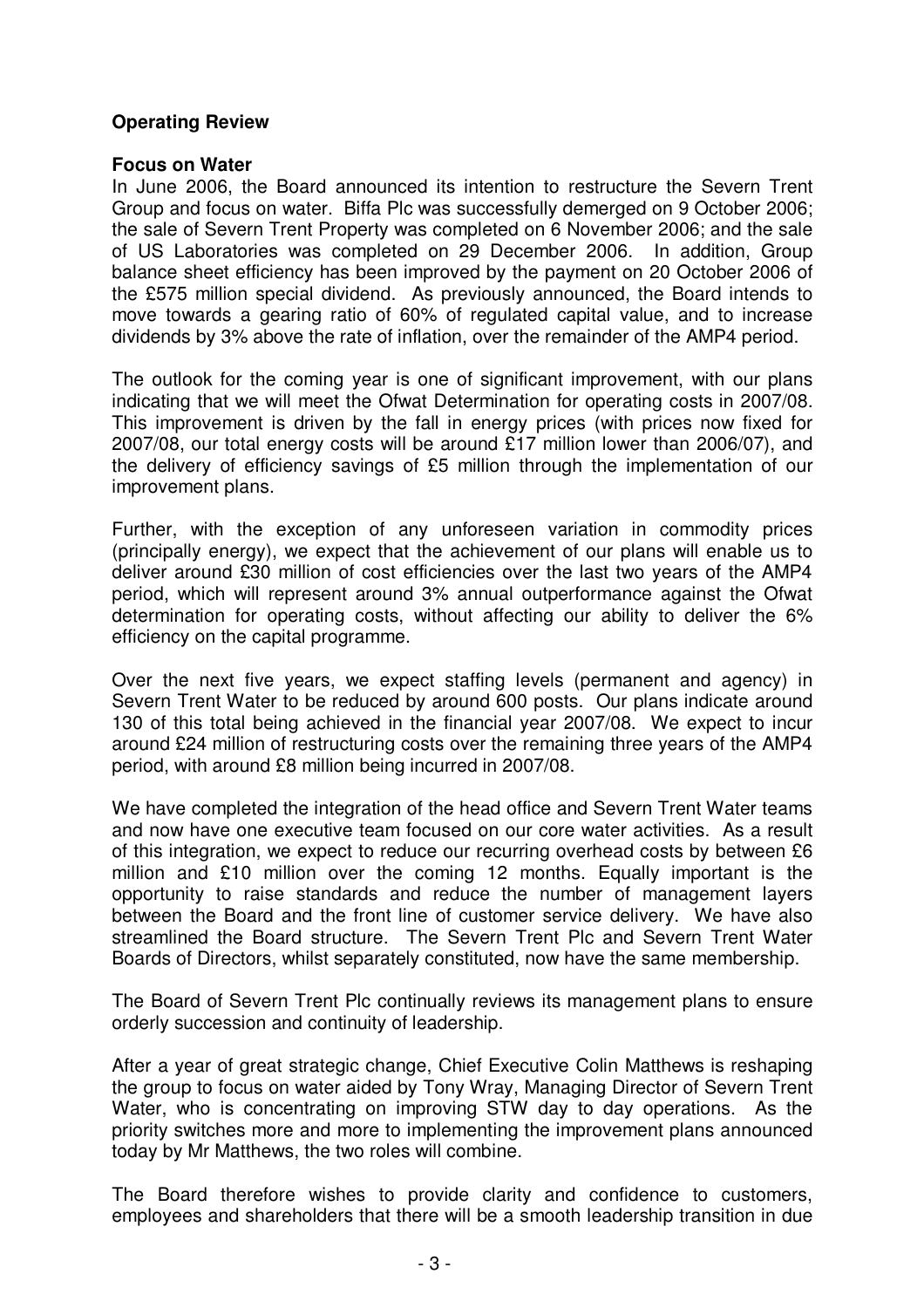course from Mr Matthews to Mr Wray .particularly now that detailed preparations are underway to achieve an appropriate regulatory settlement for 2010 to 2015.

It is expected that the consolidation of the two roles into one leading to the appointment of Mr Wray as Chief Executive and the retirement of Mr Matthews from the Board and the company will take place around the end of 2007.

## **Securing the basics**

Management is now concentrated on improving the core Water business. Performance has been good with respect to water quality and health and safety, with continuing progress being made on the control of pollution incidents.

Health and safety in particular is vitally important to us as an organisation. In 2006/07 (ex Biffa) our health and safety performance was 24% better than the previous year. We reached our target for the year, but the figures are still too high. We aim to improve continuously in this area.

We devote huge attention to health and safety for two reasons. It is vitally important at a very personal level, because every safety incident and every day lost has a human impact. But it is also critical at corporate level. The skills and attention to detail that achieve higher safety standards are the same as those that achieve higher operational environmental standards and productivity.

Therefore, as our operations achieve higher safety standards, they will also achieve greater operational efficiency. Far from trading off higher safety standards against profit goals, we pursue both together.

## **Water and Sewerage**

Whilst performance has been good in some areas, Severn Trent Water has however needed to improve in respect of leakage, customer service and controls.

Our leakage increased in the prior year 2005/06. As we announced in this last year, 2006/07, we devoted greater resources to leakage management. We employed more people, invested in new leak detection technology, fixed 38,000 leaks, 8,000 more than the previous year. We invested almost £20 million more than the previous year. This effort has reduced our leakage this year but it was not until the month of March 2007 that we attained a monthly level of leakage commensurate with our Ofwat annual target. Therefore, notwithstanding this reduction, we believe that we will not attain the annual average target level of leakage.

We have kept Ofwat fully informed of our progress and we are in the process of finalising and verifying our leakage data for submission in our annual June Return, which will be submitted in a few weeks. In due course we will be discussing with Ofwat our ongoing plans and commitments to maintain our progress in reducing leakage.

The largest single element of our investment in leakage management is incurred in our mains renewal programme. The Final Determination for AMP4 assumed around £184 million of expenditure over 5 years (in nominal terms). We have already invested around £85 million in the first two years and we expect to invest a total of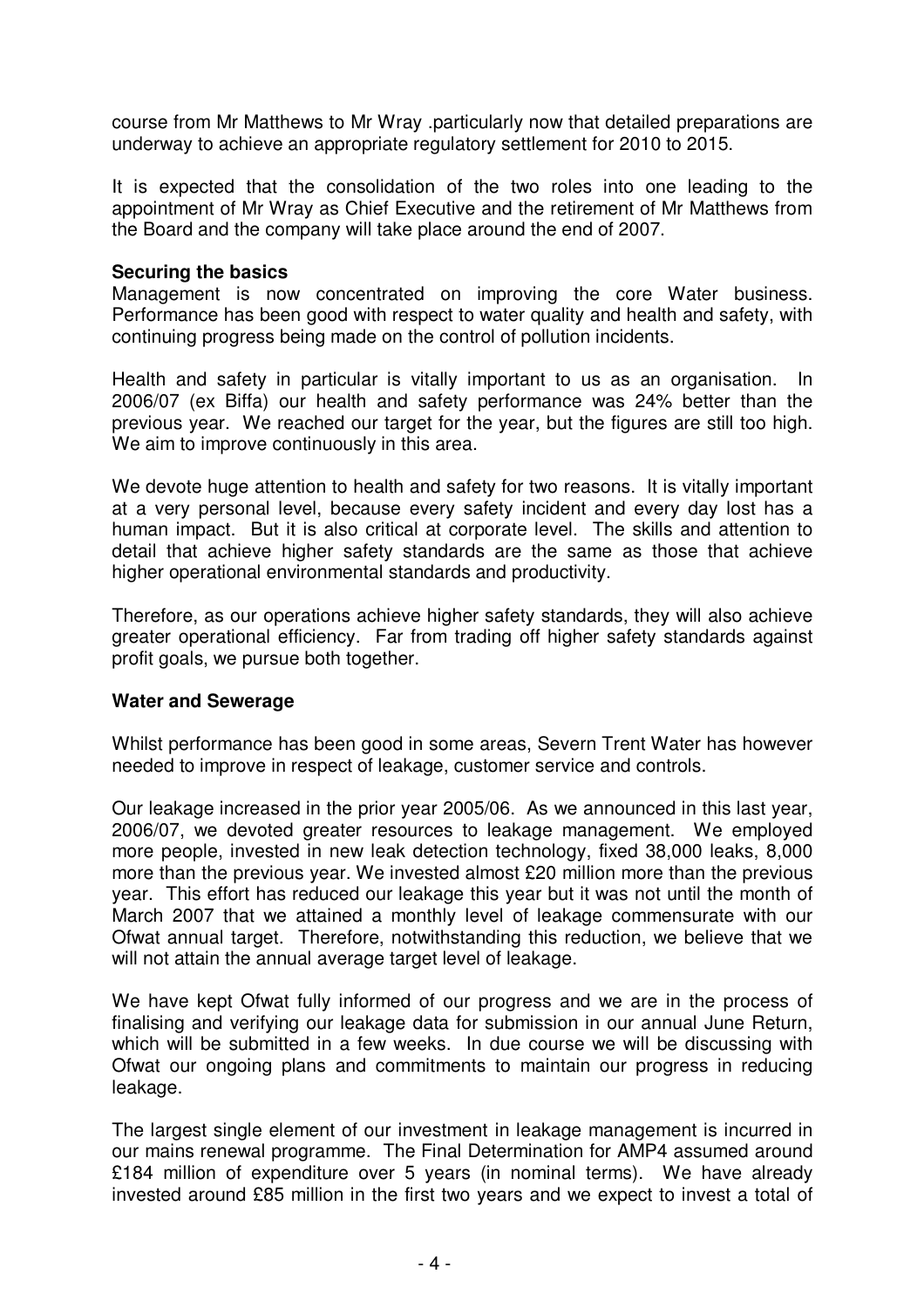around £231 million, some 26% more than assumed in the Determination, over the whole AMP4 period on mains renewals alone.

Reducing leakage will remain a priority in 2007/08 and we are determined to maintain the good progress we have made in the second half of 2006/07. We are in a good position going into this new year.

On customer service, we are able to report progress. We recruited and trained more staff, and fixed problems with our IT billing system. Again, by the end of this year, this work was showing encouraging results. In the last quarter of the financial year, we were once again approaching the levels of service that our customers and regulators expect from us.

Over the last two years we have continued to review our systems of internal control with the intention of enhancing our controls framework. We have carried out 11 reviews of different constituent parts of our internal control systems and processes. Any weaknesses identified have action plans to remedy them and these are monitored by the management team and Audit Committee.

## **Radical plans for improvement**

Over and beyond these basic requirements, management is fully engaged in implementing plans for fundamental improvement across all areas of the business. The successful execution of these improvement activities will radically change our business over a period of years.

We have already effected organisational improvements. In addition to the integration of the head office and Severn Trent Water Executive teams we have changed the structure in Severn Trent Water. In place of our previous 'functional' structure, which had distinct teams working on planning, engineering and operations, we have created integrated teams, one focused on clean water, one focused on waste water, one focused on customer relations. This new structure is designed to raise standards and drive greater efficiency. It also aligns the organisation with the processes that matter to our customers.

During 2006/07 we examined key aspects of Severn Trent Water's current performance. We benchmarked our performance against comparable companies in the water and sewerage sector, and in relation to some areas of our performance against companies with similar characteristics in other sectors. The benchmarking exercise was detailed and thorough. We used a range of publicly available and internally generated data to identify the population that we should compare ourselves to. This process involved a number of judgements being exercised to ensure that we used appropriately comparable data points for each measure.

We have identified 20 critical success factors against which we will measure our performance and progress. We have chosen these with great care, because they represent what we believe are the key concerns for our customers, employees, shareholders and regulators.

These 20 factors will be represented by 20 Key Performance Indicators (KPIs). In all but two cases, we have defined our actual performance based on our benchmarking exercise and we propose to use these as a basis for assessing our performance going forward. Two KPIs are new (first time job resolution and capital process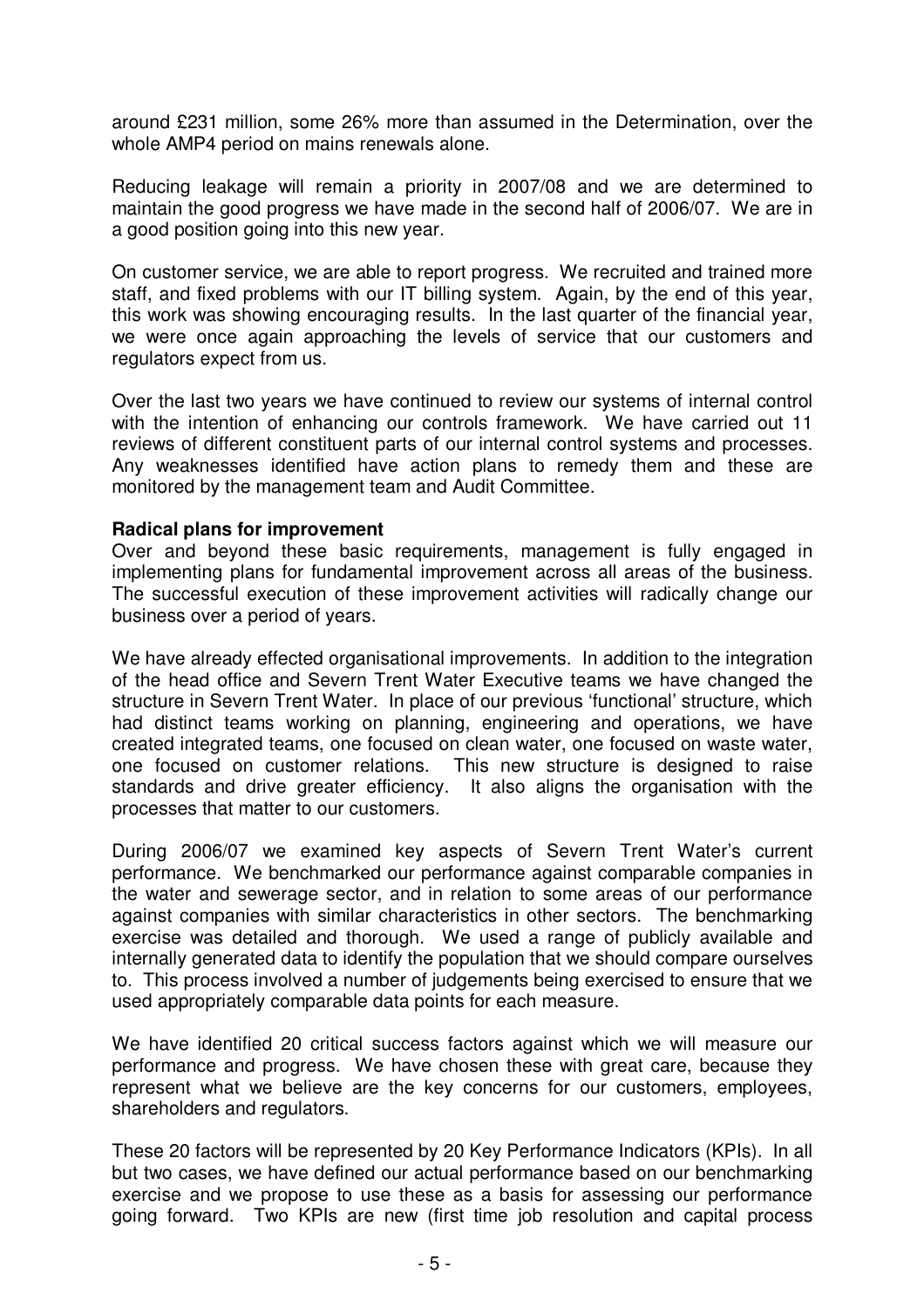quality) and we need time to assess our current performance and define our objectives. For all other KPIs, we have shown where our starting point is on a relative scale, based on the results of our benchmarking exercise.

For each indicator, we have set ourselves ambitious objectives for the coming years, and drawn up action plans for achieving them. Some improvements will be effected relatively quickly and easily; others are longer-term, going beyond the current AMP4 period.

The table below sets out our actual performance for the period under review. Based on our benchmarking exercise, our performance is shown in one of three categories of what we consider to be either lower quartile, upper quartile or median (representing 2<sup>nd</sup> and 3<sup>rd</sup> quartile) performance.

| <b>Description</b>                                           | <b>Basis</b>     | <b>Note</b>    | Lower<br>Quartile | <b>Median</b>    | <b>Upper</b><br>Quartile |
|--------------------------------------------------------------|------------------|----------------|-------------------|------------------|--------------------------|
| Lost Time Incidents per 100,000 hrs worked                   | <b>MAT</b>       | 4              |                   |                  | 0.50                     |
| <b>Employee Motivation</b>                                   | Annual<br>survey | 3              |                   |                  | 76%                      |
| Water Quality (mean zonal compliance) %                      | <b>MAA</b>       | 1,9            |                   |                  | 99.98%                   |
| Customer Written Complaints per 1,000 properties             | <b>MAT</b>       | 1              | 19.06             |                  |                          |
| First Time Call Resolution for billing %                     | <b>MAT</b>       | 5              |                   |                  | 80%                      |
| Unplanned Interruptions per 1,000 properties                 | <b>MAT</b>       |                | 6.95              |                  |                          |
| Properties at Risk of low pressure per 1,000 properties      |                  | 1,10           |                   |                  | 0.09                     |
| First Time Job Resolution                                    |                  | $\overline{2}$ |                   | To be determined |                          |
| Performance against Regulatory Obligations %                 |                  | 5,11           |                   | 26%              |                          |
| Capex (Gross) vs Final Determination %                       | <b>MAT</b>       | 1,6            |                   |                  | 2.7%                     |
| Capital Process Quality (no defects at handover %)           |                  | $\overline{2}$ |                   | To be determined |                          |
| Debtor Days                                                  |                  | 6,10           |                   | 37.5             |                          |
| Opex vs Final Determination (UK GAAP) - £m                   | MAT              | 6              | 479.1             |                  |                          |
| Cost to Serve per Property - £                               | <b>MAT</b>       | 7              |                   | 226.93           |                          |
| Pollution Incidents (cat 1, 2 & 3) per 1,000 properties      | <b>MAT</b>       | 1,9            |                   | 0.08             |                          |
| Sewer Flooding Incidents - Other causes per 1,000 properties | MAT              |                |                   | 0.16             |                          |
| Sewage Treatment Works - Breach of Consents %                | <b>MAT</b>       | 1              |                   |                  | $0.00\%$                 |
| Raw Water Storage %                                          | <b>MAA</b>       | 5,10           |                   |                  | 90%                      |
| Net Energy Use - kwh/ml                                      | <b>MAT</b>       | 5              |                   | 618              |                          |
| Leakage ml/d                                                 |                  | 8              | 446               |                  |                          |

Notes:

All measures are for the period to 31 March 2007, except as stated.

MAT = Moving Annual Total

MAA = Moving Annual Average

- 1. As reported in June Return to Ofwat. Performance figures are provisional at this stage as the June Return will be submitted to Ofwat on 15 June 2007.
- 2. Measure and relative performance yet to be determined.
- 3. Performance based on annual all employee survey and quarterly survey of 10% of permanent employees.
- 4. Actual performance across all employees and agency staff.
- 5. Actual performance based on internal data.
- 6. Actual performance based on audited UK GAAP financial statements for the year ended 31 March 2007.
- 7. Actual performance based on audited UK GAAP financial statements and regulatory accounts for the year ended 31 March 2007.
- 8. DMA leakage performance measured monthly. Month of March 2007 DMA performance disclosed in table above. Annual measure is MLE leakage the calculation of which has not been completed as at 6 June 2007.
- 9. Measure for calendar year to 31 December 2006.
- 10. Measure as at 31 March 2007.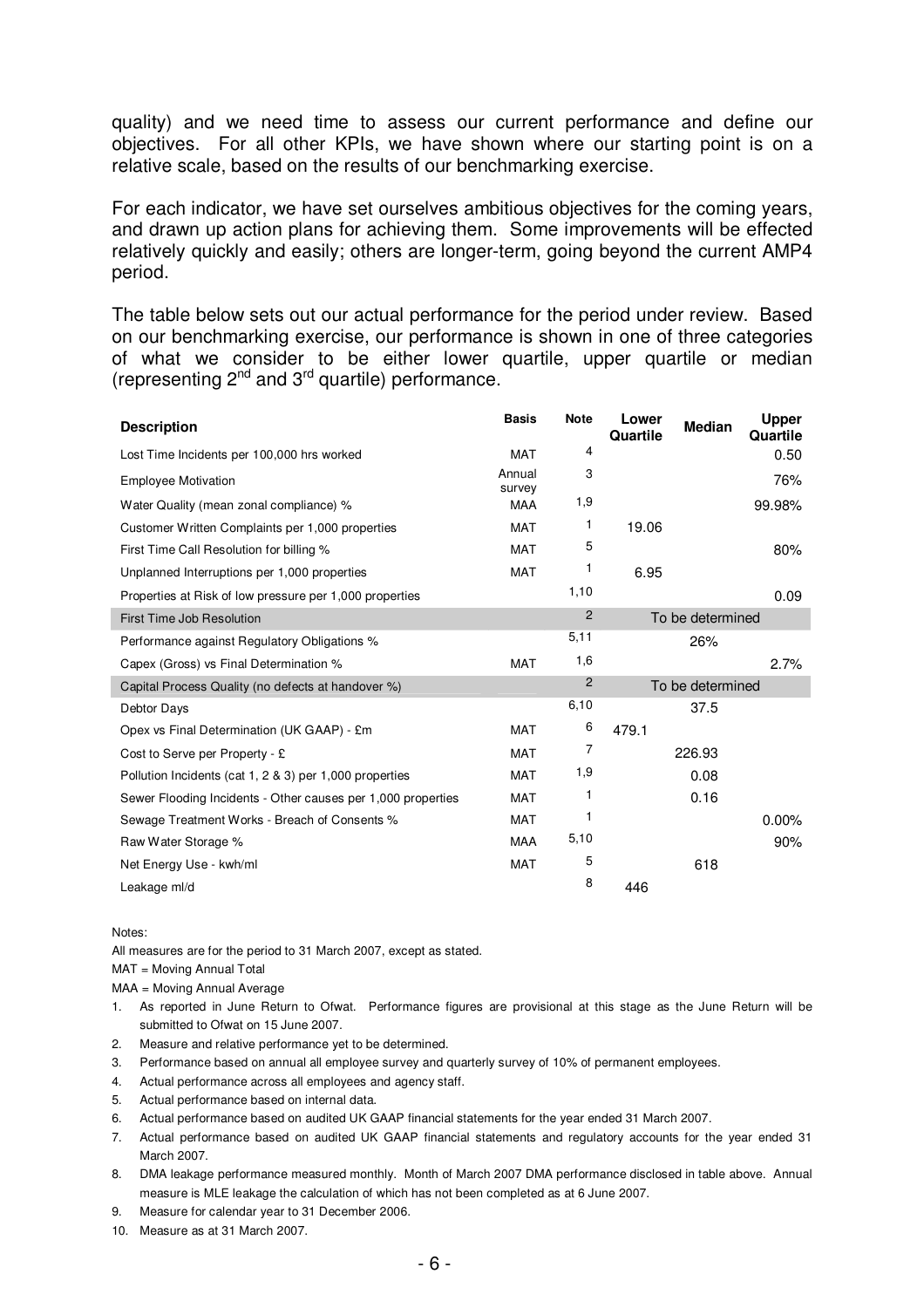11. Measure for quarter ended 31 March 2007.

For a number of KPIs, we have only commenced capturing the data and measuring our performance during the current financial year and therefore corresponding amounts for the previous financial year are not available. For others, the corresponding amounts are available and these are as follows; Water Quality – 99.95%, Customer Written Complaints – 10.04, Unplanned Interruptions – 4.5, Properties at Risk of low pressure – 0.10, Capex vs. Final Determination – 6%, Debtor Days – 31.76, Opex vs. Final Determination – £446.5m, Cost to Serve per Property – £219.56, Pollution Incidents – 0.11, Sewer Flooding Incidents – 0.14, Sewage Treatment Works Breach of Consents – 0.31%.

It is not statistically realistic for any company to be at the top of every single league table, but nevertheless, we are aiming to achieve upper quartile performance over the next 3 to 5 years. Of course, the goal posts will move, as companies in our sector or elsewhere redefine what upper quartile means, so we expect our objectives to move with it.

We will report on these measures in future results announcements.

## **Water Technologies and Services**

Water Technologies and Services' growth strategy is to focus on our core strengths, by expanding our existing technologies into new geographical markets and by taking new technologies into our existing markets.

In order to achieve the first of these, we are extending our global sales and distribution network outside the US. This emphasis is reflected in our new order volume for Water Purification products increasing slightly above 13% year over year in 2006/07.

We also made a number of disposals in the past year, and one acquisition following the year end. We sold our stake in Aquafin NV to the Flemish government for £29.6 million. We sold the assets of our Pipeline Products and Services business to ADS LLC. At year end we sold our Aztec instrumentation product line to ABB Limited. On 11 May 2007 we acquired the assets of United Kingdom based Quay Technologies Limited for £1.9 million plus potential additional consideration of up to £5.1 million tied to future earnings. Quay Technologies Limited manufactures a proprietary ultraviolet technology for use in water and wastewater disinfection. These transactions enable us to concentrate on higher margin, higher growth areas.

## **Corporate and Other**

Following the sale of Severn Trent Property and other property interests, the sole remaining business is the Group's corporate insurance company. Henceforth this is reported together with unallocated corporate costs as Corporate and Other in our segmental analysis. All prior year numbers have been restated for comparative purposes.

The group has continued to rationalise its other activities. On 6 November 2006 the group announced the sale of Severn Trent Property and other property interests to Prologis Development Limited for a cash consideration of £71.7 million.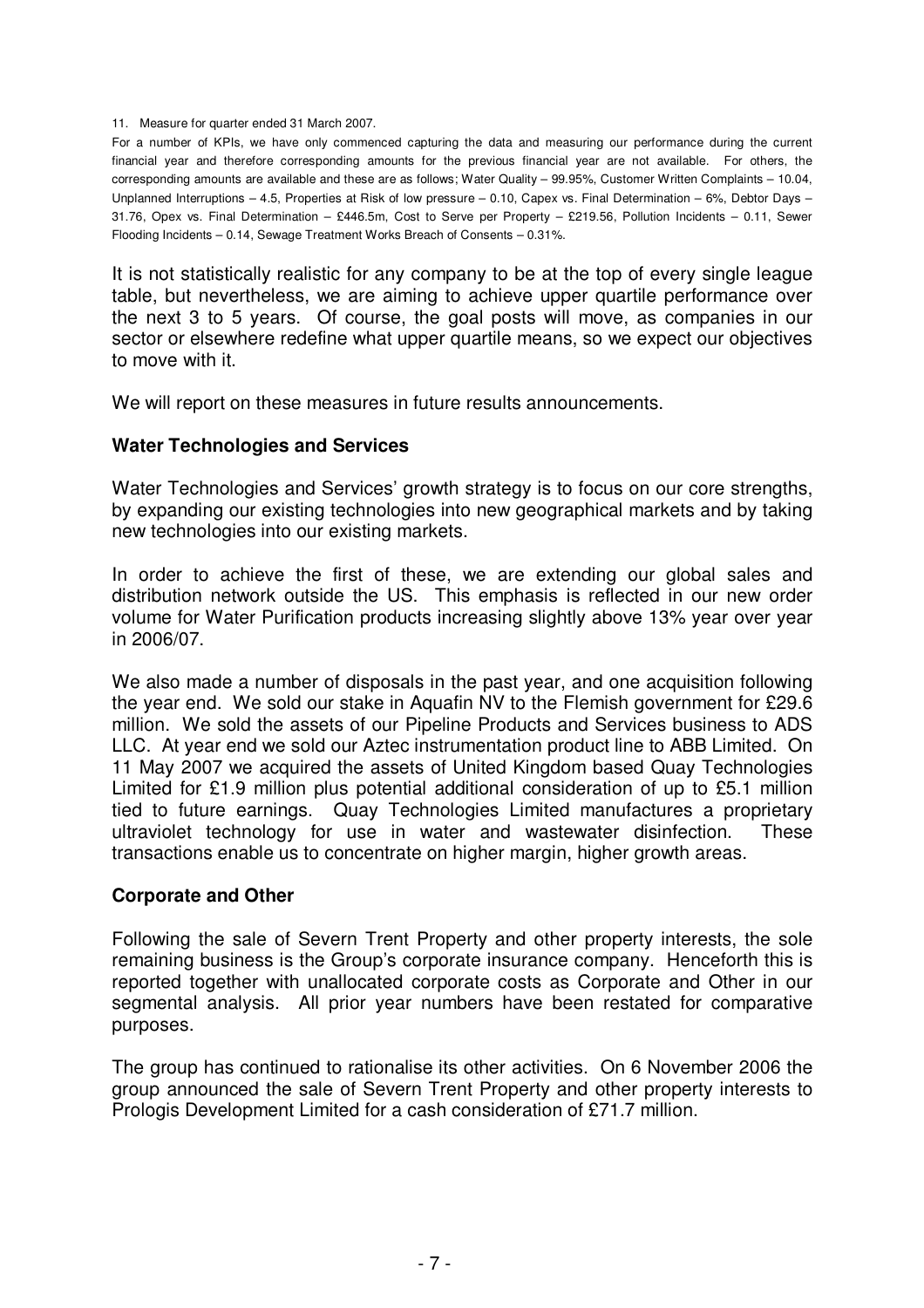# **Group Financial Performance**

In this Preliminary Results announcement: PBIT is profit from continuing operations before interest and tax; PBIT **1** is PBIT excluding exceptional items as set out in note 3.

Group turnover from continuing operations was £1,480.2 million (£1,455.3 million), an increase of 1.7% over last year. The growth in turnover was mainly due to the price increases in Severn Trent Water and organic growth in the Water Purification business, partially offset by the disposal of a small business (Pipeline Services) and a reduction in activity in the Other businesses.

Group PBIT<sup>1</sup> increased by 3.1% to £405.3 million (£393.0 million). Beyond the net increase in turnover, the factors affecting PBIT **<sup>1</sup>** were cost increases in Water and Sewerage partially offset by margin growth in Water Technologies and Services. There were net exceptional gains of £24.7 million (exceptional charge of £15.7 million). Group statutory PBIT was £430.0 million (£377.3 million).

## **Water and Sewerage**

Turnover in Water and Sewerage increased by 5.8% in 2006/07, to £1,218.1 million. Sales prices increased by 6.58% (including inflation) from 1 April 2006. The price rise represented the 7.23% increase allowed by Ofwat, less a 0.65% voluntary abatement, previously announced in 2005/06.

PBIT<sup>1</sup> was up by 3.1% on the previous year, to £413.0 million. Beyond the increase in turnover, a number of factors impacted PBIT **1** , principally; an increase in energy costs of £24 million, other increases, net of efficiencies in our cost base of £17.4 million, increase in infrastructure renewals expenditure of £3.6 million, and an increase in depreciation charges of £10.1 million reflecting the growing asset base.

During the financial year, Severn Trent Water invested £502 million in fixed assets and maintaining and improving its infrastructure network. Included in this total was net infrastructure maintenance expenditure of £98 million.

Adjusting for minor timing differences and modifications to the AMP4 (Asset Management Plan) capital programme (notified to Ofwat through the change control process) we are on track to deliver this programme over the AMP4 period. We continue to be in line to achieve around 6% efficiencies compared to Ofwat's Final Determination for AMP4.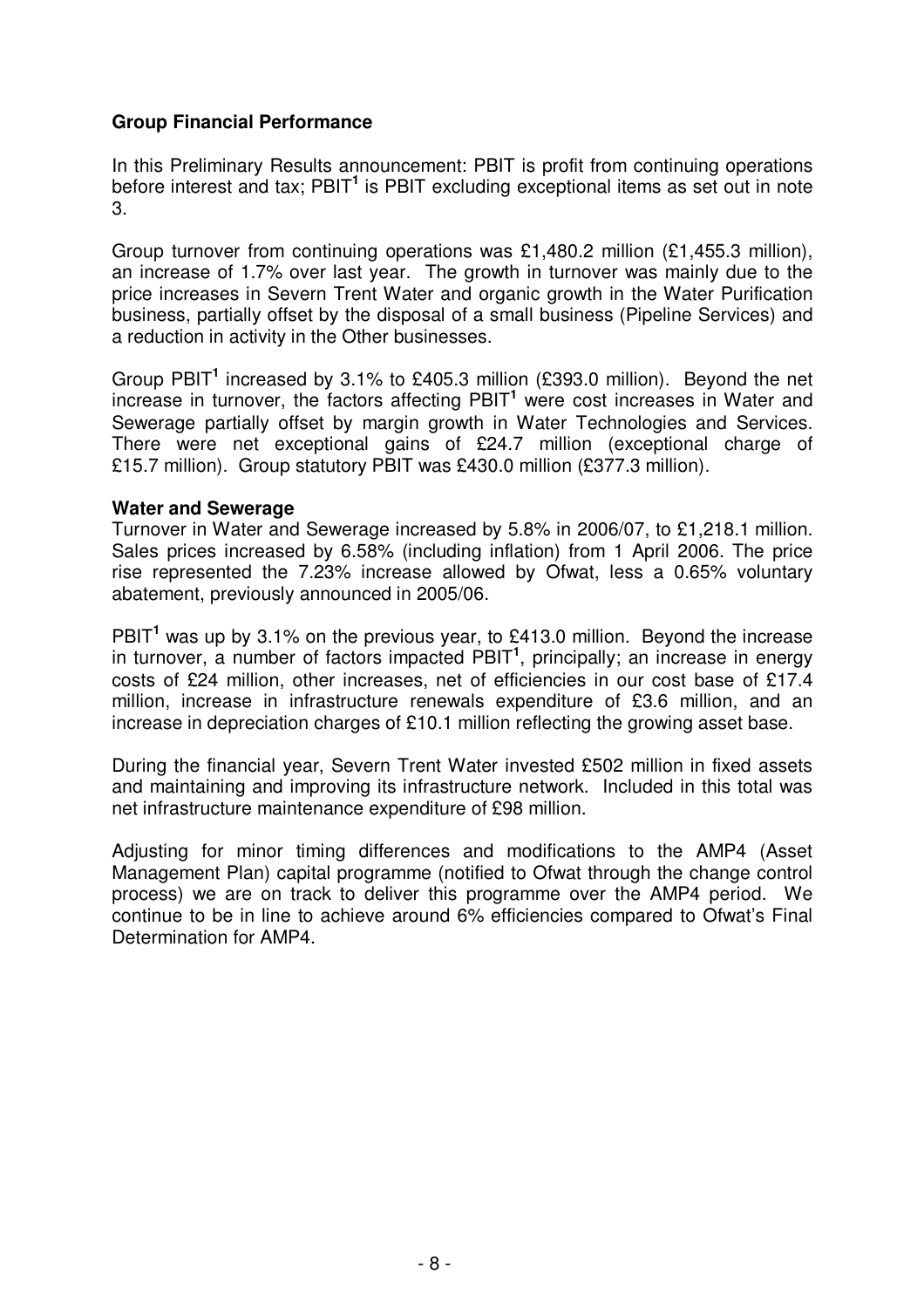## **Water Technologies and Services**

Turnover in Water Technologies and Services was £288.9 million in 2006/07, down 3.6% on 2005/06. As set out in the table below, adjusting for the effect of the sale of a small business (Pipeline Services) and removing the impact of changing exchange rates, turnover rose by 2.4% to £292.6 million. On the same basis, turnover in the US was up by 4%. Turnover in the UK and rest of the world was up by 3.1% through continued organic growth. Around 43% of Water Technologies and Services' turnover arose from customers in the USA.

|                          | 31 March | 31 March |
|--------------------------|----------|----------|
|                          | 2007     | 2006     |
|                          | £m       | £m       |
| Turnover                 | 288.9    | 299.8    |
| <b>Pipeline Services</b> | (5.1)    | (14.0)   |
|                          | 283.8    | 285.8    |
| Exchange rate impact     | 8.8      |          |
|                          | 292.6    | 285 R    |

Water Technologies and Services' PBIT<sup>1</sup> increased by 15.2% to £19.7 million. The improvement mainly arises from improved margins across all principal businesses. The impact of changing exchange rates was immaterial.

# **Corporate and Other**

Other Businesses' turnover was down 82.6% to £10.3 million. Corporate and Other incurred a loss before interest, tax and exceptional items of £26.3 million (loss of £25.7 million).

# **Exceptional items**

There was a net exceptional gain, on continuing operations, in the year to 31 March 2007 of £24.7 million (exceptional charge £15.7 million) comprising:

- Charge of £14.9 million in Severn Trent Water arising from a programme to restructure and realign the business (£11.9 million write off of decommissioned assets and £3.0 million restructuring costs),
- Demerger and related costs of £16.7 million (including £7.8 million arising from the settlement of pension obligations), and
- Profit on disposal of property and businesses of £56.3 million, comprising:
	- Profit of £36.2 million arising from the disposal of properties in Severn Trent Water,
	- Profit on disposal of Aquafin NV of £14.7 million, and
	- Profit of £5.4 million from the disposal of Severn Trent Property and other property assets in Severn Trent Plc.

There were net exceptional charges of £24.4 million (£nil) on discontinued operations, which comprised:

- A charge of £31.5 million arising from the impairment of goodwill relating to US Laboratories,
- Loss on disposal of US Laboratories of £2.4 million, and
- Profit on disposal of Biffa Belgium of £9.5 million.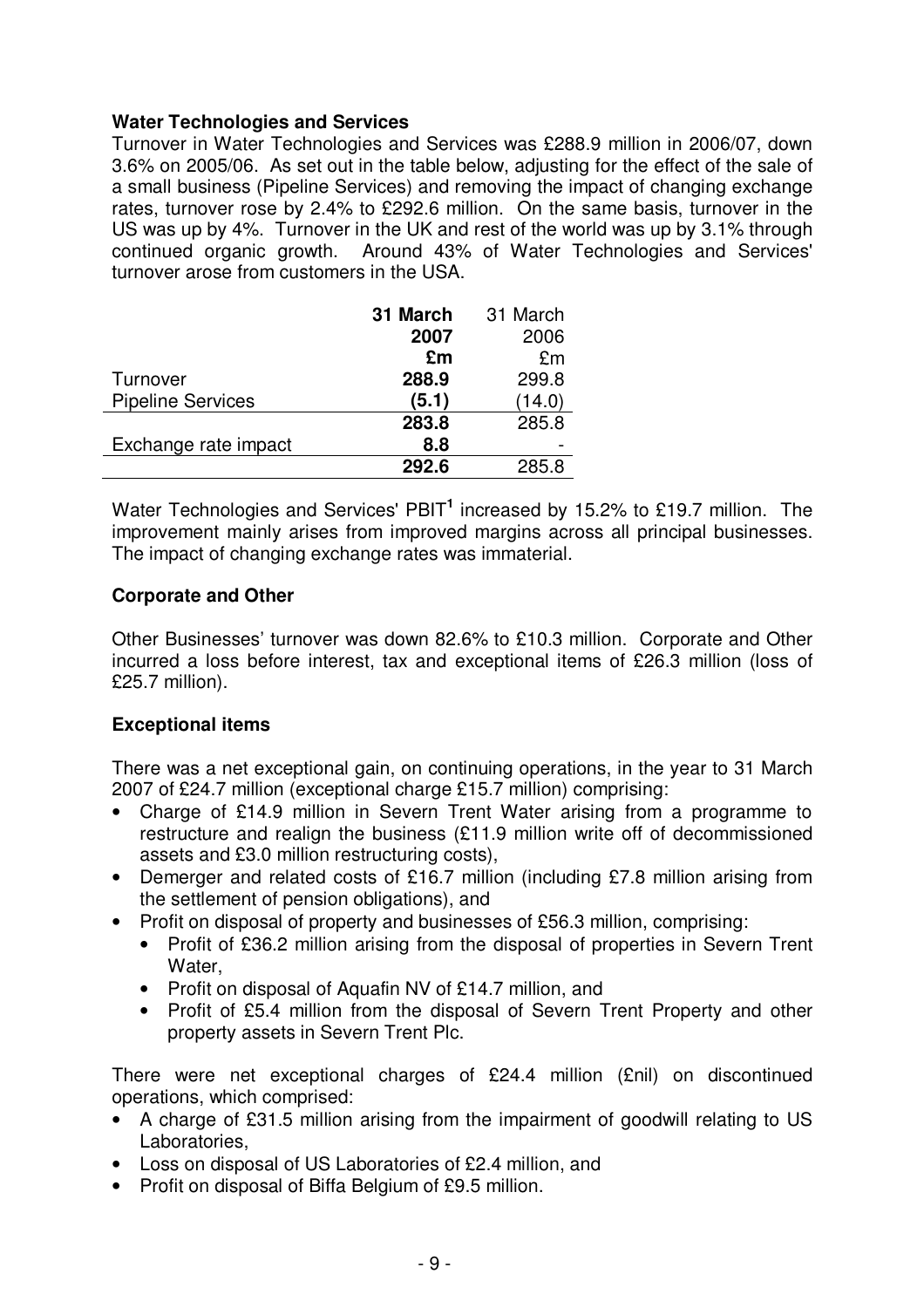# **Profit from continuing operations**

After net interest charges of £153.8 million (£163.9 million) and share of results of associates and joint ventures of £0.5 million (£1.1 million), Group profit from continuing operations before tax, exceptional items and IAS 39 fair value adjustments, increased by 9.5% to £252.0 million (£230.2 million). Group profit from continuing operations before tax was £325.5 million (£177.8 million).

## **Taxation**

The total tax charge for the full year was £76.9 million (£54.2 million), of which current tax represented £58.5 million (£61.5 million) and deferred tax was a charge of £18.4 million (credit of £7.3 million). Profit for the period from continuing operations was £248.6 million (£123.6 million).

The effective rate of current tax on continuing businesses, excluding prior year charges and exceptional items, calculated on profit before tax, exceptional items and IAS 39 fair value adjustments was 26.9% (32.9%). The decrease in effective rate is a result of a lower level of disallowable expenditure.

Going forward, we expect the effective current tax rate for 2007/08 to be in the range of 25% to 28%.

## **Discontinued operations**

Biffa Plc, US Laboratories and Biffa Belgium are classified as discontinued operations. Discontinued operations generated a profit after tax of £20.0 million (£99.4 million). An exceptional gain of £9.5 million on the sale of Biffa Belgium, an exceptional charge relating to the impairment of goodwill on US Laboratories of £31.5 million and an exceptional loss on the sale of US Laboratories of £2.4 million were recognised.

Basic earnings per share from continuing and discontinued operations were 114.7 pence (95.9 pence). Adjusted basic earnings per share from continuing operations (before exceptional items, IAS 39 fair value adjustments and deferred tax) were 82.4 pence (71.4 pence).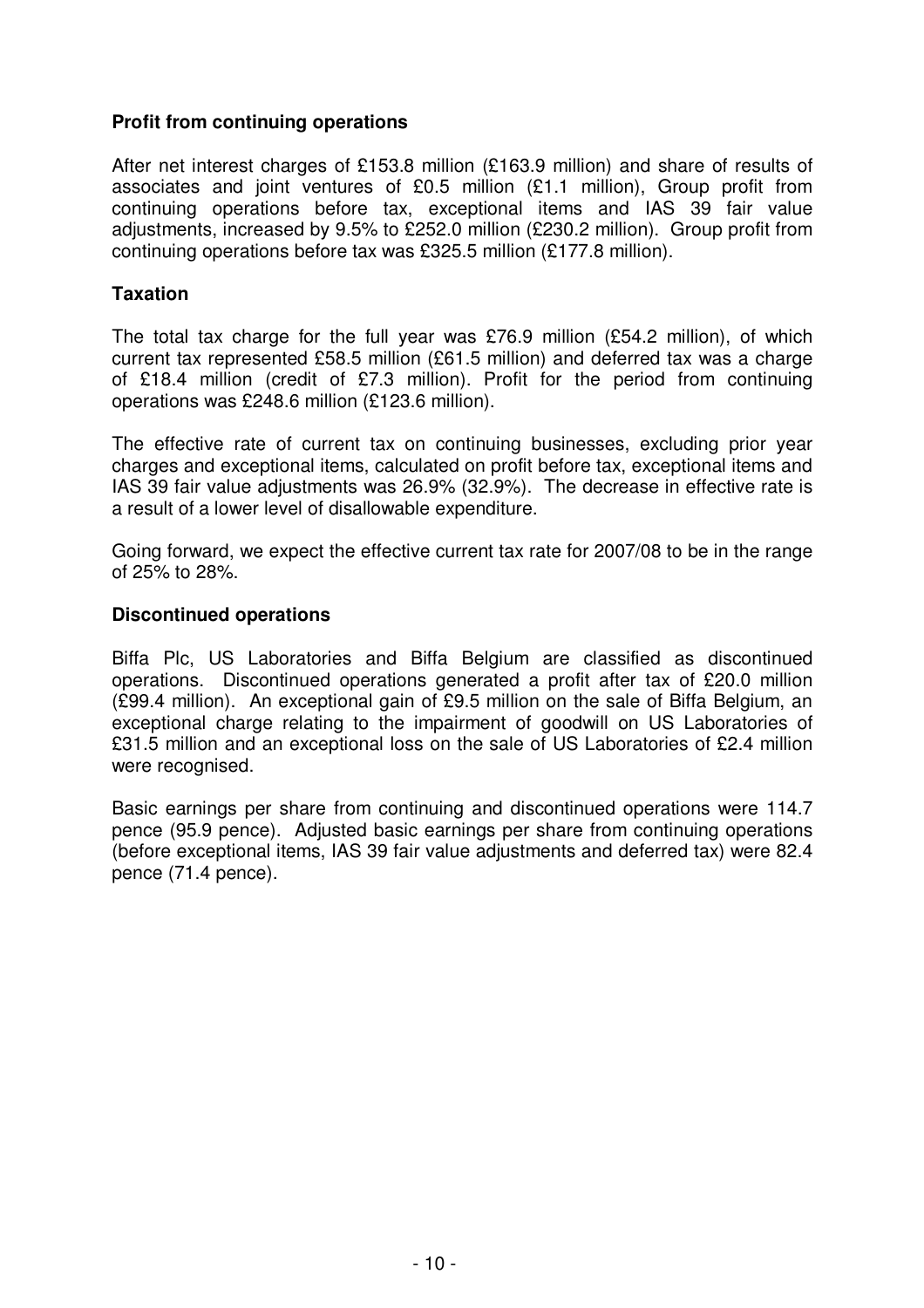## **Cash flow**

|                            |            |              | <b>Total</b> |            |
|----------------------------|------------|--------------|--------------|------------|
|                            |            |              | 31 March     | 31 March   |
|                            | Continuing | Discontinued | 2007         | 2006       |
|                            | £m         | £m           | £m           | £m         |
| Cash generated from        |            |              |              |            |
| operations                 | 486.5      | 87.5         | 574.0        | 758.9      |
| Net capital expenditure    | (317.7)    | (33.8)       | (351.5)      | (395.9)    |
| Net interest paid          | (157.8)    | 1.4          | (156.4)      | (180.1)    |
| Tax paid                   | (29.6)     | (6.4)        | (36.0)       | (68.3)     |
| Other cash flows           | 0.8        | 0.4          | 1.2          | (0.2)      |
| Free cash flow             | (17.8)     | 49.1         | 31.3         | 114.4      |
| <b>Dividends</b>           | (739.5)    |              | (739.5)      | (234.3)    |
| Acquisitions and disposals | 138.0      |              | 138.0        | 1.3        |
| <b>Issue of shares</b>     | 10.0       |              | 10.0         | 11.6       |
| Change in net debt from    |            |              |              |            |
| cash flows                 | (609.3)    | 49.1         | (560.2)      | (107.0)    |
| Non cash movements         |            |              | 16.1         | 40.5       |
| Debt demerged with Biffa   |            |              |              |            |
| Plc                        |            |              | 377.6        |            |
| Change in net debt         |            |              | (166.5)      | (66.5)     |
| Net debt at 1 April        |            |              | (2,961.1)    | (2,894.6)  |
| Net debt at 31 March       |            |              | (3, 127.6)   | (2,961.1)  |
| Net debt comprises:        |            |              |              |            |
| Cash and cash equivalents  |            |              | 143.2        | 142.6      |
| Borrowings - current       |            |              |              |            |
| liabilities                |            |              | (631.8)      | (808.2)    |
| Borrowings - non-current   |            |              |              |            |
| liabilities                |            |              | (2,639.0)    | (2, 295.5) |
|                            |            |              | (3, 127.6)   | (2,961.1)  |

Cash generated from operations was £574.0 million (£758.9 million). Movements in working capital, along with the demerger of Biffa Plc on 9 October 2006, sale of Biffa Belgium, US Laboratories and the Property business have resulted in lower group operating cash flows compared to the previous year. Capital expenditure net of grants and proceeds of sales of fixed assets was £351.5 million (£395.9 million). Net interest paid decreased to £156.4 million (£180.1 million) due to timing differences in relation to interest payments on finance leases.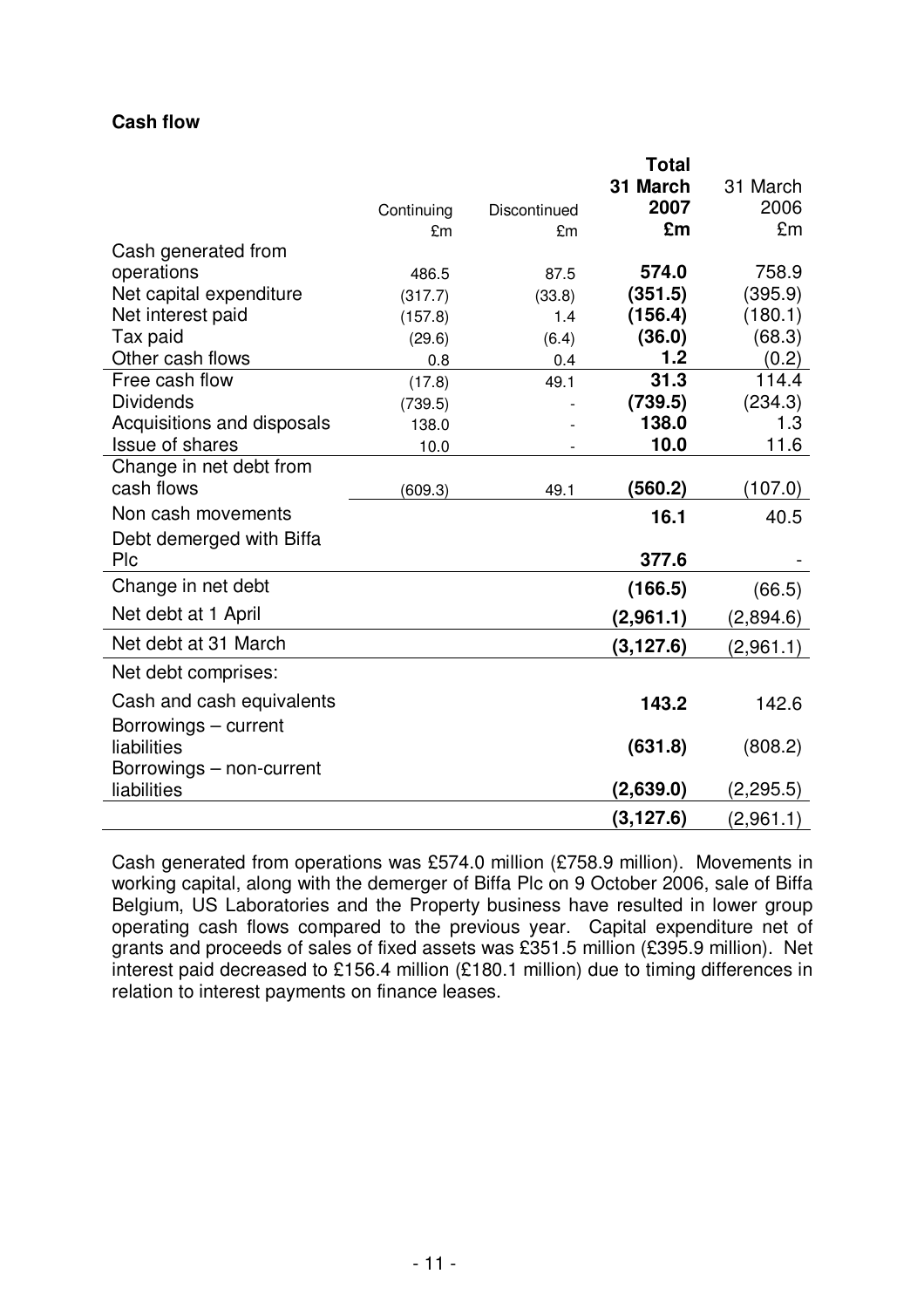Dividends paid in the year were as follows:

|                                                       | 31 March<br>2007<br>£m | 31 March<br>2006<br>£m |
|-------------------------------------------------------|------------------------|------------------------|
| Interim ordinary dividend for the year ended 31 March |                        |                        |
| 2005                                                  |                        | 63.0                   |
| Final ordinary dividend for the year ended 31 March   |                        |                        |
| 2006/2005                                             | 111.4                  | 104.8                  |
| Interim ordinary dividend for the year ended 31 March |                        |                        |
| 2007/2006                                             | 52.9                   | 66.5                   |
| Special dividend for the year ended 31 March 2007     | 575.2                  |                        |
|                                                       | 739.5                  | 234.3                  |

Net debt at 31 March 2007 was £3,127.6 million (£2,961.1 million). Balance sheet gearing (net debt/ net debt plus equity) at the full year is 73.3% (60.9%). Net debt, expressed as a percentage of 31 March 2007 Regulatory Capital Value (RCV) was 56.4% (56.8%), based on RCV at 31 March 2007 of £5,546 million (£5,209 million). The group's net interest charge, excluding IAS 39 fair value adjustments, was covered 4.2 times (3.8 times) by profit before interest, tax, depreciation and exceptional items, and 2.6 times (2.3 times) by PBIT **1** .

# **Pensions**

The group has four defined benefit pension schemes, of which the Severn Trent Pension Scheme (STPS) is by far the largest. Formal actuarial valuations were last undertaken for the STPS and another scheme, the Severn Trent Senior Staff Pension Scheme (SSPS), as at 31 March 2004.

On the demerger of Biffa Plc the company entered into an agreement with that company and the trustees of the STPS, the SSPS and the UK Waste Pension Scheme (UKWPS) whereby the assets and liabilities relating to Biffa Plc employees in the STPS and the SSPS would be transferred to the UKWPS with effect from 31 March 2007. The group has no continuing responsibility for the UKWPS following this agreement. The net deficit relating to Biffa Plc employees at the demerger date was £39 million. This has been included in the net assets that formed the dividend in specie on demerger. The reduction in the deficit between the demerger date and 31 March 2007 has been treated as an exceptional loss on settlement of £7.8 million.

On an IAS 19 basis, the estimated net position (before deferred tax) of all of the group's defined benefit pension schemes was a deficit of £135.1 million as at 31 March 2007. This compares to a deficit of £221.9 million as at 31 March 2006. The reduction in deficit arose as a result of:

- Additional contributions made during the year of £83 million,
- Net deficit of £31.2 million transferred to Biffa Plc as a result of the demerger
- Strengthening the actuarial assumption relating to longevity which increased the deficit by £60 million, offset by an increase in the discount rate which reduced the actuarial value of liabilities by £61.7 million,
- Service cost in excess of normal contributions of £27.2 million, resulting from part of the 2006/07 normal contributions having been prepaid in 2005/06, and
- Other actuarial losses of £1.9m.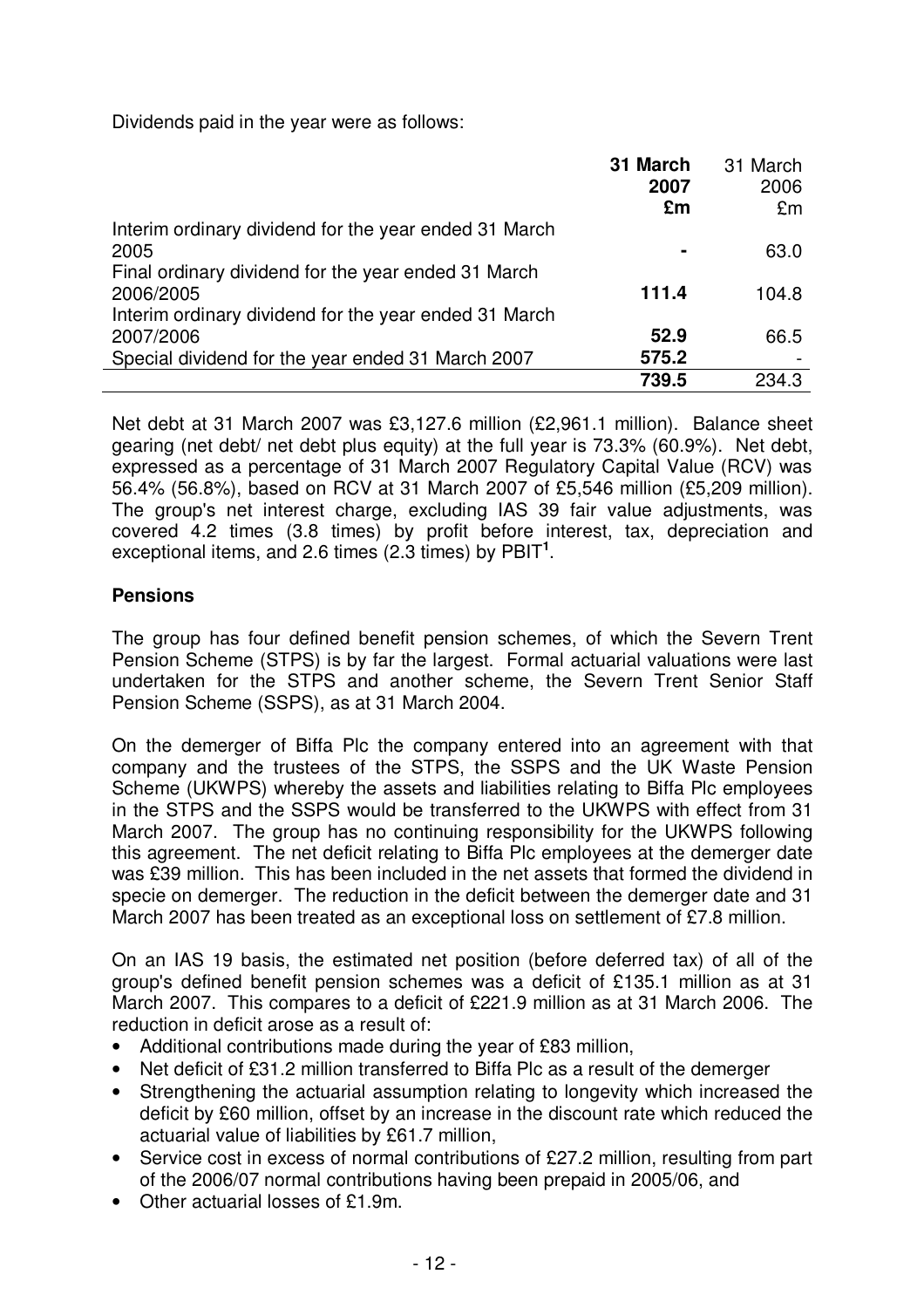Total cash contributions to the schemes in the year were £97.4 million (£105.2 million).

The key actuarial assumptions were:

|                                            | 2007       | 2006         |
|--------------------------------------------|------------|--------------|
| Price inflation                            | 3.0%       | 2.7%         |
| Salary increases                           | 4.5%       | 4.2%         |
| Discount rate                              | 5.4%       | 4.9%         |
| Pension increases in payment and deferment | 3.0%       | 2.7%         |
| Expected return on equities                | 8.25%      | 8.0%         |
| Longevity at age 65*                       |            |              |
| Men                                        | 19.2 years | 18.3 years   |
| Women                                      | 22.1 years | $21.0$ years |
| Longevity at age 65**                      |            |              |
| Men                                        | 19.9 years | 18.9 years   |
| Women                                      | 23.0 years | 21.8 years   |
| * for pensioners retiring now              |            |              |
| ** for pensioners retiring in 20 years     |            |              |

On an IAS 19 basis, the funding level has improved from around 86% at 31 March 2006 to around 91% at 31 March 2007.

As at 31 March 2007 the group's defined benefit pension schemes had total assets of approximately £1,365 million.

## **Treasury management**

The group's policy for the management of interest rate risk requires that no less than 50% of the group's borrowings should be at fixed interest rates, or hedged through the use of interest rate swaps or forward rate agreements. At 31 March 2007, interest rates for some 69% of the group's net debt of £3,128 million were so fixed, at a weighted average interest rate of 5.8% for a weighted average period of around 13.5 years.

## **Exchange rates**

The trading results of overseas subsidiaries are translated to sterling at the average rate of exchange ruling during the period and their net assets are translated at the closing rate on the balance sheet date. The impact of changing exchange rates was immaterial.

## **Regulatory matters**

In May 2004 an employee of Severn Trent Water raised a number of allegations relating, in particular, to alleged accounting inaccuracies and regulatory returns.

On 31 October 2005, as a result of a referral by Ofwat, the Serious Fraud Office (SFO) informed the Company that it was undertaking a criminal investigation into alleged reporting irregularities made to Ofwat by Severn Trent Water Limited between 2000 and 2003. Ofwat had been conducting its own investigation following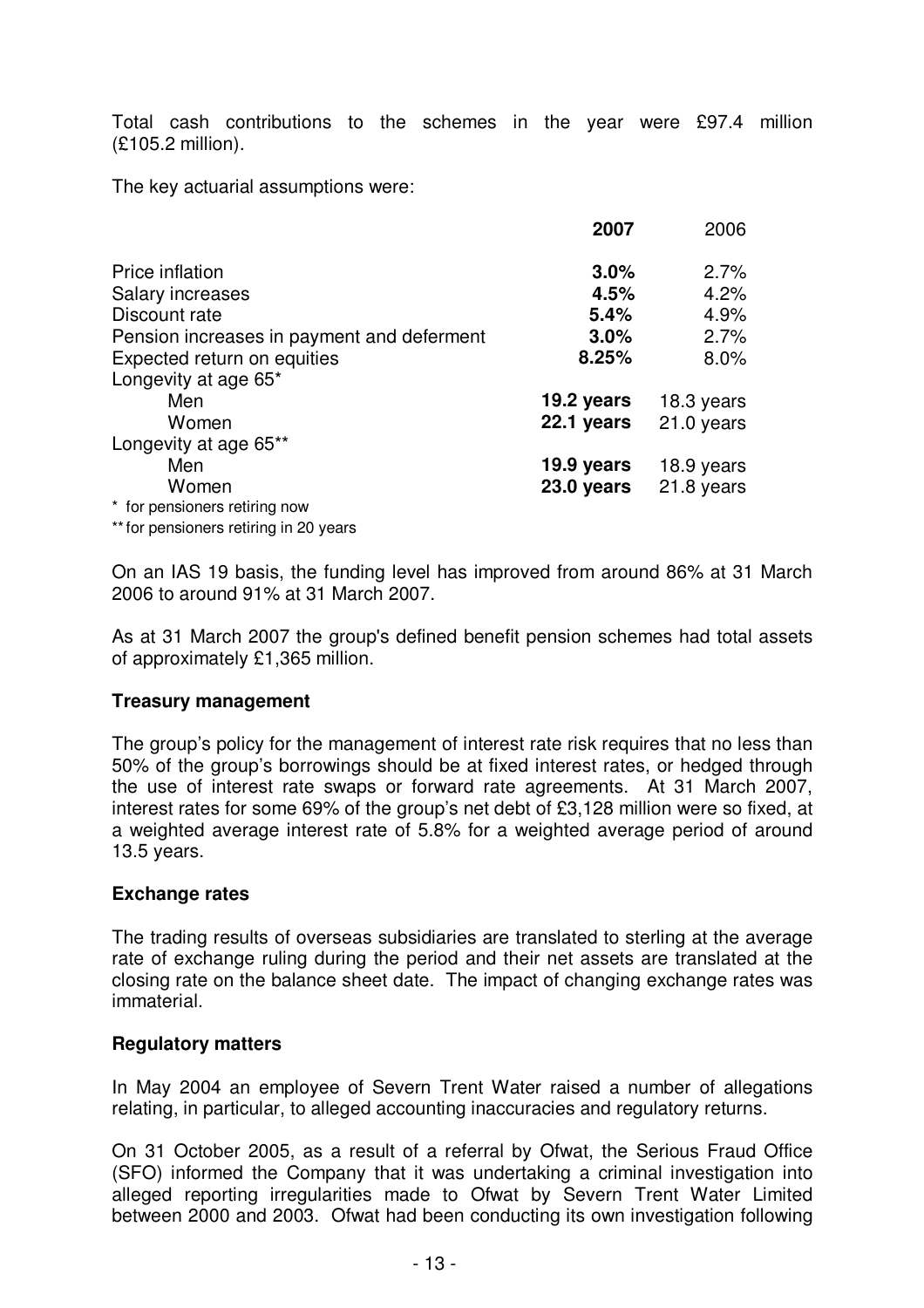the allegations made by the employee of Severn Trent Water. Ofwat began its investigation into the allegations in January 2005. The matter reported to the SFO concerned data on leakage.

On 7 March 2006 Ofwat published its interim report concerning the allegations of false reporting made against Severn Trent Water in 2004.

In responding to the report Severn Trent Plc agreed to credit customers' accounts and reduce future tariffs.

The company also acknowledged that Ofwat may expect further amends to be made to customers. Ofwat has stated that this penalty will be discussed with Severn Trent Water on completion of the SFO investigation into leakage.

In April 2006 the company announced that the board believed that there was prima facie evidence of customer relations data being misstated by Severn Trent Water in submissions to Ofwat. We are working and fully co-operating with Ofwat and Ernst & Young LLP on their investigations into this. In June 2006 Ofwat issued a notice under section 22A(4) of the Water Industry Act stating its intention to fine Severn Trent Water for failure to meet customer service standards.

No reliable estimate can currently be made of the amounts that might become payable as a result of the SFO enquiry, Ofwat's final conclusion in respect of the allegations of false reporting or its review of customer relations data. Consequently no provision has been included in these financial statements in respect of these matters.

# **Dividend**

In line with its policy for growing dividends by 3% above the rate of inflation, the Board is proposing a final ordinary dividend of 38.68p (2005/06 – 35.64p as rebased), an increase of 8.5% over the rebased 2005/06 final ordinary dividend. This would give a total ordinary dividend for the year of 61.45p, an increase in real terms of 3% over the rebased 2005/06 total ordinary dividend (57p – as rebased). The final ordinary dividend is payable on 4 August 2007 to shareholders on the register at 29 June 2007.

## **Outlook**

The outlook for the coming year is one of significant improvement, with our plans indicating that we will meet the Ofwat determination for operating costs in 2007/08. This improvement is driven by the fall in energy prices (with prices now fixed for 2007/08, our total energy costs will be around £17 million lower than 2006/07), and the delivery of efficiency savings of £5 million through the implementation of our improvement plans.

With the exception of any unforeseen variation in commodity prices (principally energy), we expect that the achievement of our plans will enable us to deliver around £30 million of cost efficiencies over the last two years of the AMP4 period, which represents around 3% annual outperformance against the Ofwat determination for operating costs, without affecting our ability to deliver the 6% efficiency on the capital programme.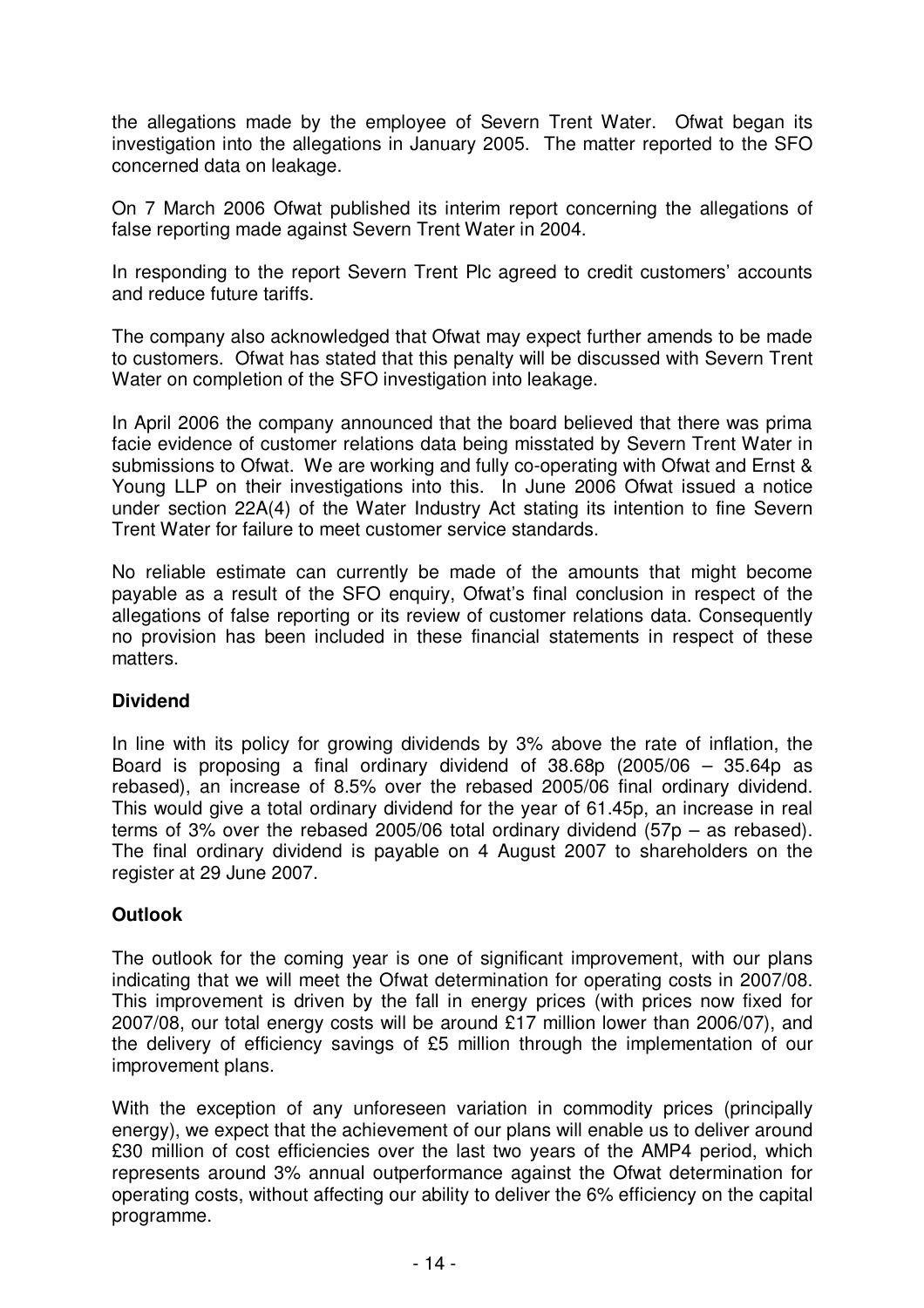We have completed the integration of the head office and Severn Trent Water teams and now have one executive team focused on our core water activities. As a result of this integration, we expect to reduce our recurring overhead costs by between £6 million and £10 million over the coming 12 months.

Over the next five years, we expect staffing levels (permanent and agency) in Severn Trent Water to be reduced by around 600 posts. Our plans indicate around 130 of this total being achieved in the financial year 2007/08. We expect to incur around £24 million of restructuring costs over the remaining three years of the AMP4 period, with around £8 million being incurred in 2007/08.

Severn Trent is a high quality business whose investment programme drives strong growth prospects. The management team has a clear and focused strategy and is engaged in the single minded pursuit of higher standards as the means to achieve both higher levels of customer satisfaction, and also sustained strong financial returns to shareholders.

## **Further information**

For further information, including the group's preliminary results presentation, see the Severn Trent website (www.severntrent.com).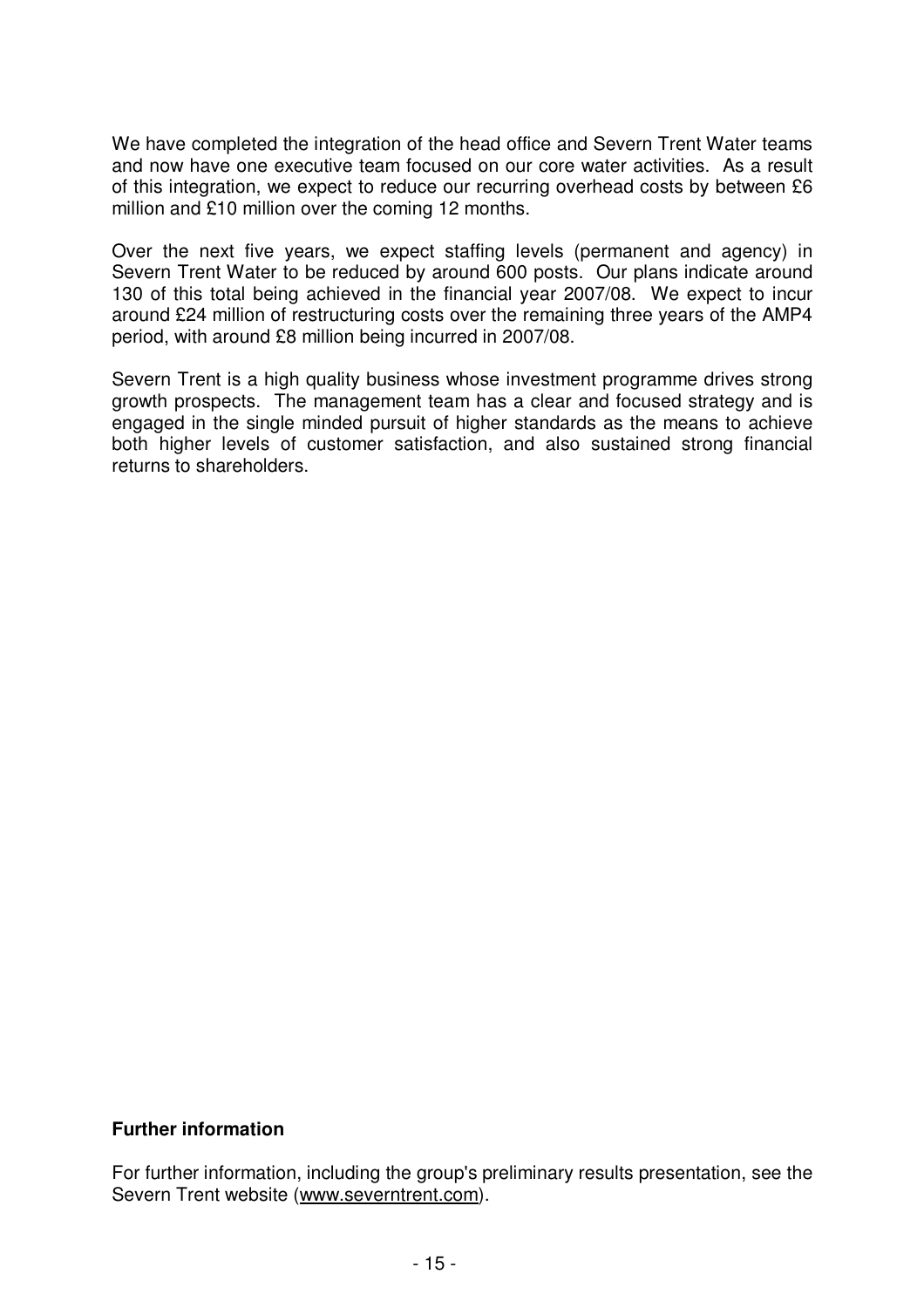# **Consolidated income statement**

| For the year ended 31 March 2007                                                           |           | 2007          | 2006             |
|--------------------------------------------------------------------------------------------|-----------|---------------|------------------|
|                                                                                            |           |               | (restated)       |
| <b>Turnover</b>                                                                            | Note<br>2 | £m<br>1,480.2 | £m<br>1,455.3    |
|                                                                                            |           |               |                  |
| Operating costs before exceptional items                                                   |           | (1,074.9)     | (1,062.3)        |
| Exceptional restructuring costs and termination of operations                              | 3         | (14.9)        | (7.9)            |
| Exceptional demerger costs                                                                 | 3         | (16.7)        | (7.8)            |
| Total operating costs                                                                      |           | (1, 106.5)    | (1,078.0)        |
| Exceptional profit on disposal of property and businesses                                  | 3         | 56.3          |                  |
| Profit before interest, tax and exceptional items                                          |           | 405.3         | 393.0            |
| <b>Exceptional items</b>                                                                   | 3         | 24.7          | (15.7)           |
| Profit before interest and tax                                                             |           | 430.0         | 377.3            |
| Finance income                                                                             | 4         | 86.3          | 72.9             |
| Finance costs                                                                              | 4         | (240.1)       | (236.8)          |
| Net finance costs before fair value movements on treasury instruments                      | 4         | (153.8)       | (163.9)          |
| Fair value movements on treasury instruments                                               | 4         | 48.8          | (36.7)           |
| Total net finance costs                                                                    | 4         | (105.0)       | (200.6)          |
| Share of results of associates and joint ventures                                          |           | 0.5           | 1.1              |
|                                                                                            |           |               |                  |
| Profit before tax, fair value movements on treasury instruments and exceptional items      |           | 252.0         | 230.2            |
| <b>Exceptional items</b><br>Fair value movements on treasury instruments                   | 3<br>4    | 24.7<br>48.8  | (15.7)<br>(36.7) |
|                                                                                            |           |               |                  |
| Profit on ordinary activities before taxation<br>Taxation on profit on ordinary activities |           | 325.5         | 177.8            |
| – current tax                                                                              | 5         | (58.5)        | (61.5)           |
| - deferred tax                                                                             | 5         | (18.4)        | 7.3              |
| <b>Total taxation</b>                                                                      | 5         | (76.9)        | (54.2)           |
| Profit for the period from continuing operations<br><b>Discontinued operations</b>         |           | 248.6         | 123.6            |
| Profit for the period from discontinued operations                                         | 7         | 20.0          | 99.4             |
| Profit for the period                                                                      |           | 268.6         | 223.0            |
| Attributable to:                                                                           |           |               |                  |
| Equity holders of the company                                                              |           | 267.1         | 221.6            |
| Equity minority interests                                                                  |           | 1.5           | 1.4              |
|                                                                                            |           | 268.6         | 223.0            |
| Earnings per share (pence)                                                                 |           |               |                  |
| From continuing operations                                                                 |           |               |                  |
| <b>Basic</b>                                                                               | 8         | 106.1         | 52.9             |
| <b>Diluted</b>                                                                             | 8         | 105.1         | 52.4             |
| From continuing and discontinued operations                                                |           |               |                  |
| <b>Basic</b>                                                                               | 8         | 114.7         | 95.9             |
| Diluted                                                                                    | 8         | 113.6         | 95.1             |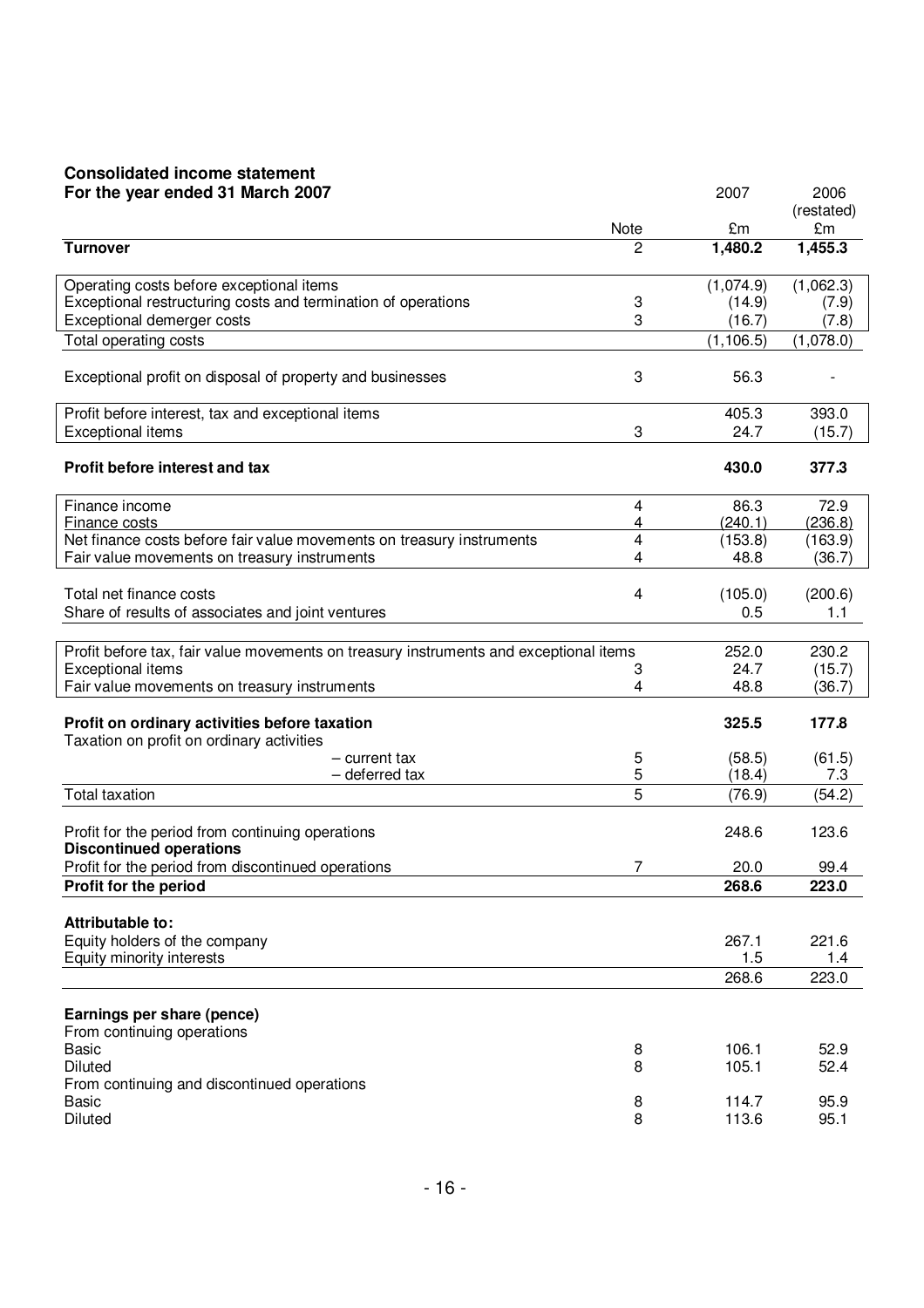## **Consolidated balance sheet At 31 March 2007**

|                                                                         | <b>Notes</b> | 2007       | 2006       |
|-------------------------------------------------------------------------|--------------|------------|------------|
|                                                                         |              | £m         | £m         |
| Non current assets                                                      |              |            |            |
| Goodwill                                                                |              | 49.1       | 506.3      |
| Other intangible assets                                                 |              | 101.2      | 112.4      |
| Property, plant and equipment                                           |              | 5,521.1    | 5,743.1    |
| Interests in joint ventures                                             |              | 0.5        | 9.7        |
| Interests in associates                                                 |              | 3.4        | 19.6       |
| Derivative financial instruments                                        |              | 6.6        | 3.7        |
| Available for sale financial assets                                     |              | 0.2        | 0.5        |
|                                                                         |              | 5,682.1    | 6,395.3    |
| <b>Current assets</b>                                                   |              |            |            |
| Inventory                                                               |              | 22.4       | 54.4       |
| Trade and other receivables                                             |              | 387.1      | 481.5      |
| Derivative financial instruments                                        |              | 14.1       | 10.8       |
| Cash and cash equivalents                                               |              | 143.2      | 142.6      |
|                                                                         |              |            |            |
|                                                                         |              | 566.8      | 689.3      |
| Assets held for sale                                                    |              |            | 41.5       |
| <b>Total assets</b>                                                     |              | 6,248.9    | 7,126.1    |
|                                                                         |              |            |            |
| <b>Current liabilities</b>                                              |              |            |            |
| Borrowings                                                              |              | (631.8)    | (808.2)    |
| Derivative financial instruments                                        |              | (67.1)     | (114.4)    |
| Trade and other payables                                                |              | (405.1)    | (540.6)    |
| Current income tax liabilities                                          |              | (59.0)     | (48.8)     |
| Provisions for other liabilities and charges                            |              | (6.7)      | (30.1)     |
| Liabilities directly associated with assets classified as held for sale |              |            | (28.5)     |
|                                                                         |              | (1, 169.7) | (1,570.6)  |
| <b>Non-current liabilities</b>                                          |              |            |            |
| Borrowings                                                              |              | (2,639.0)  | (2, 295.5) |
| Derivative financial instruments                                        |              | (56.2)     | (30.1)     |
| Trade and other payables                                                |              | (188.3)    | (158.7)    |
| Deferred tax liabilities                                                |              | (891.1)    | (870.2)    |
| Retirement benefit obligations                                          |              | (135.1)    | (221.9)    |
| Provisions for other liabilities and charges                            |              | (32.2)     | (80.1)     |
|                                                                         |              | (3,941.9)  | (3,656.5)  |
| <b>Total liabilities</b>                                                |              | (5, 111.6) | (5, 227.1) |
|                                                                         |              |            |            |
|                                                                         |              |            |            |
| <b>Net assets</b>                                                       |              | 1,137.3    | 1,899.0    |
|                                                                         |              |            |            |
| Capital and reserves attributable to the company's equity shareholders  |              |            |            |
| Called up share capital                                                 |              | 228.3      | 227.2      |
| Share premium account                                                   |              | 57.5       | 48.6       |
| Other reserves                                                          |              | 419.0      | 432.4      |
| Retained earnings                                                       | 10           | 429.4      | 1,188.2    |
| Equity attributable to the company's equity shareholders                |              | 1,134.2    | 1,896.4    |
| Minority interests                                                      |              | 3.1        | 2.6        |
|                                                                         |              |            |            |
| <b>Total equity</b>                                                     | 10           | 1,137.3    | 1,899.0    |
|                                                                         |              |            |            |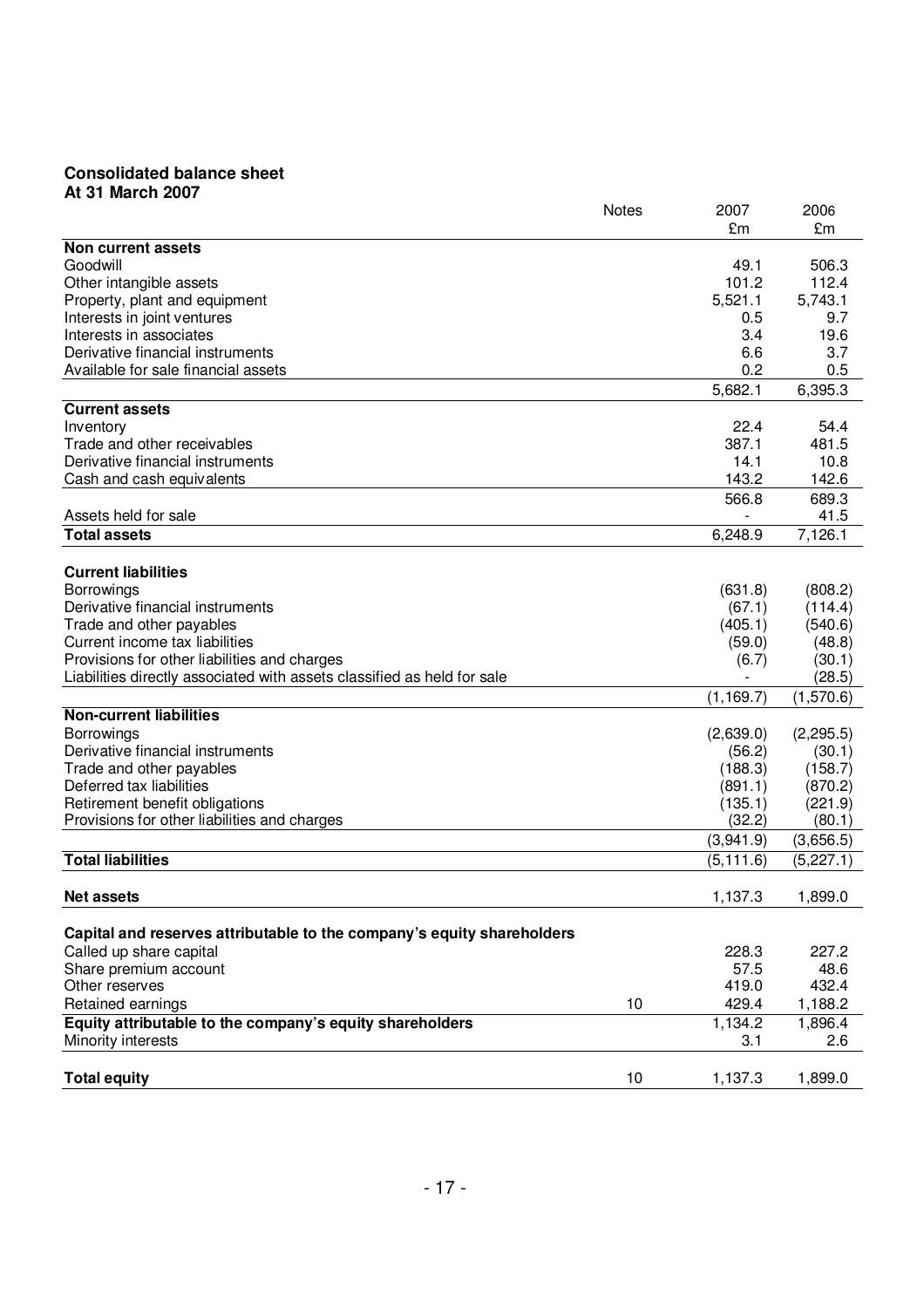## **Consolidated cash flow statement for the year ended 31 March 2007**

|                                                                                 | Notes | 2007            | 2006            |
|---------------------------------------------------------------------------------|-------|-----------------|-----------------|
|                                                                                 |       | £m              | £m              |
| Cash generated from operations                                                  | 11    | 574.0           | 758.9           |
| Interest paid                                                                   |       | (148.6)         | (139.4)         |
| Interest element of finance lease rental payments                               |       | (20.2)          | (45.1)          |
| Tax paid                                                                        |       | (36.0)          | (68.3)          |
| Net cash generated from operating activities                                    |       | 369.2           | 506.1           |
| <b>Investing activities</b>                                                     |       |                 |                 |
| Interest received                                                               |       | 12.4            | 4.4             |
| Dividends received from associates and joint ventures                           |       | 1.5             | 2.7             |
| Net loans advanced to associates and joint ventures                             |       | 0.5             | (2.3)           |
| Net cash inflow from available for sale fixed asset investments                 |       | 0.2             | 0.2             |
| Acquisition of subsidiaries net of cash acquired                                |       |                 | (0.3)           |
| Cash demerged with Biffa Plc                                                    |       | (21.9)          |                 |
| Proceeds on disposal of subsidiaries net of cash disposed                       |       | 130.6           | 1.6             |
| Proceeds on disposal of associate net of costs                                  |       | 29.3            |                 |
| Proceeds on disposal of property, plant and equipment                           |       | 62.2            | 8.4             |
| Purchases of intangible assets                                                  |       | (21.5)          | (29.6)          |
| Purchases of property, plant and equipment<br>Contributions and grants received |       | (427.2)<br>35.0 | (407.5)<br>32.8 |
|                                                                                 |       |                 |                 |
| Net cash used in investing activities                                           |       | (198.9)         | (389.6)         |
| <b>Financing activities</b>                                                     |       |                 |                 |
| Dividends paid to shareholders of the parent                                    |       | (739.5)         | (234.3)         |
| Dividends paid to minority interests                                            |       | (1.0)           | (0.8)           |
| Repayments of borrowings                                                        |       | (789.9)         | (500.2)         |
| Receipts from sale and lease back transactions                                  |       |                 | 170.2           |
| Repayment of obligations under finance leases                                   |       | (34.6)          | (167.7)         |
| New loans raised                                                                |       | 1,418.4         | 648.8           |
| Issue of shares                                                                 |       | 10.0            | 11.6            |
| Net cash used in financing activities                                           |       | (136.6)         | (72.4)          |
| Increase in cash and cash equivalents                                           |       | 33.7            | 44.1            |
| Net cash and cash equivalents at beginning of the period                        |       | 110.4           | 64.4            |
|                                                                                 |       |                 |                 |
| Effect of foreign exchange rates                                                |       | (1.0)           | 1.9             |
| Net cash and cash equivalents at the end of the period                          |       | 143.1           | 110.4           |
| Net cash and cash equivalents comprise                                          |       |                 |                 |
| Cash and cash equivalents                                                       |       | 143.2           | 142.6           |
| <b>Bank overdrafts</b>                                                          |       | (0.1)           | (32.2)          |
| Net cash and cash equivalents at the end of the period                          |       | 143.1           | 110.4           |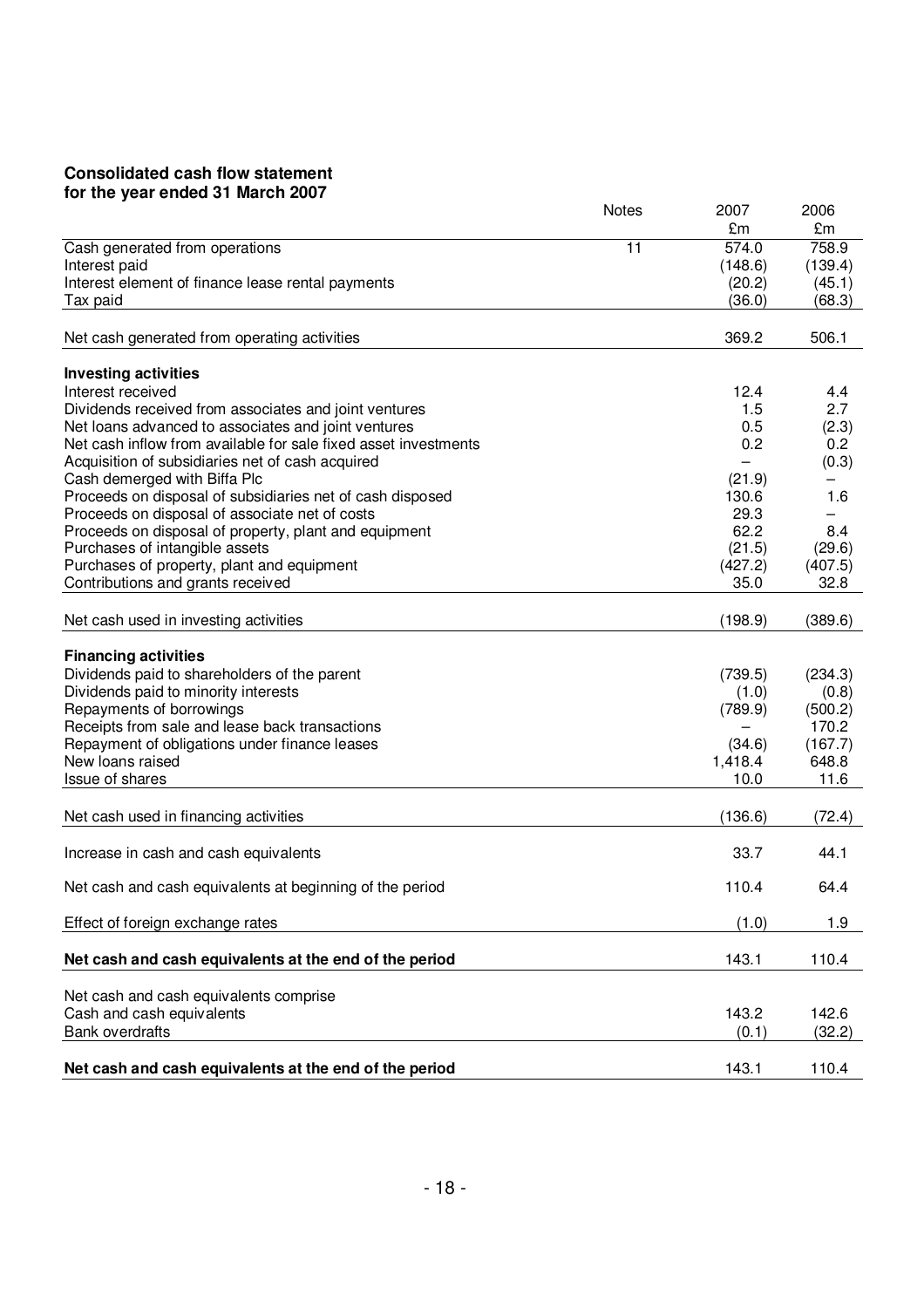## **Consolidated statement of recognised income and expense for the year ended 31 March 2007**

|                                                                               | 2007   | 2006  |
|-------------------------------------------------------------------------------|--------|-------|
|                                                                               | £m     | £m    |
| Exchange movement on translation of overseas results and net assets           | (25.5) | 21.6  |
| Exchange differences on hedges of net investment                              | 6.4    | (5.3) |
| Tax on exchange differences on foreign currency hedging                       | (1.9)  | 1.8   |
| Gains on cash flow hedges taken to equity                                     | 6.2    | 0.3   |
| Deferred tax on gains on cash flow hedges taken to equity                     | (1.8)  | (0.1) |
| Actuarial (losses)/gains on defined benefit pension schemes                   | (14.3) | 26.3  |
| Deferred tax on actuarial losses/gains                                        | 4.3    | (8.0) |
|                                                                               |        |       |
| Net income recognised directly in equity                                      | (26.6) | 36.6  |
|                                                                               |        |       |
| <b>Transfers</b>                                                              |        |       |
| Amounts on cash flow hedges transferred to the income statement in the period | 4.6    | 4.5   |
| Deferred tax on transfers to income statement                                 | (1.4)  | (1.3) |
|                                                                               | 3.2    | 3.2   |
|                                                                               |        |       |
| Profit for the period                                                         | 268.6  | 223.0 |
|                                                                               |        |       |
|                                                                               |        |       |
| Total recognised income for the period                                        | 245.2  | 262.8 |
|                                                                               |        |       |
| Attributable to:                                                              |        |       |
| Equity shareholders of the company                                            | 243.7  | 261.4 |
| Minority interests                                                            | 1.5    | 1.4   |
|                                                                               |        |       |
|                                                                               | 245.2  | 262.8 |

### **Notes**

## **1 Basis of preparation**

The financial statements have been prepared in accordance with International Financial Reporting Standards (IFRS), International Accounting Standards (IAS) and IFRIC interpretations issued and effective and ratified by the European Union as at 31 March 2007 and those parts of the Companies Act 1985 applicable to companies reporting under IFRS as adopted by the European Union.

The financial statements have been prepared under the historical cost convention as modified by the revaluation of certain financial assets and liabilities (including derivative instruments) at fair value through profit and loss.

The preparation of financial statements in conformity with IFRS requires the use of estimates and assumptions that affect the reported amounts of assets and liabilities at the date of the financial statements and the reported amount of revenues and expenses for the reporting period. Although these estimates are based on management's best knowledge of the amount, event or actions, actual results may ultimately differ from those estimates.

The results have been extracted from the audited financial statements of the group for the year ended 31 March 2007. These audited financial statements incorporate an unqualified audit report. The results do not constitute statutory accounts within the meaning of Section 240 of the Companies Act 1985. Statutory accounts for the year ended 31 March 2006, which incorporated an unqualified auditors' report, have been filed with the Registrar of Companies.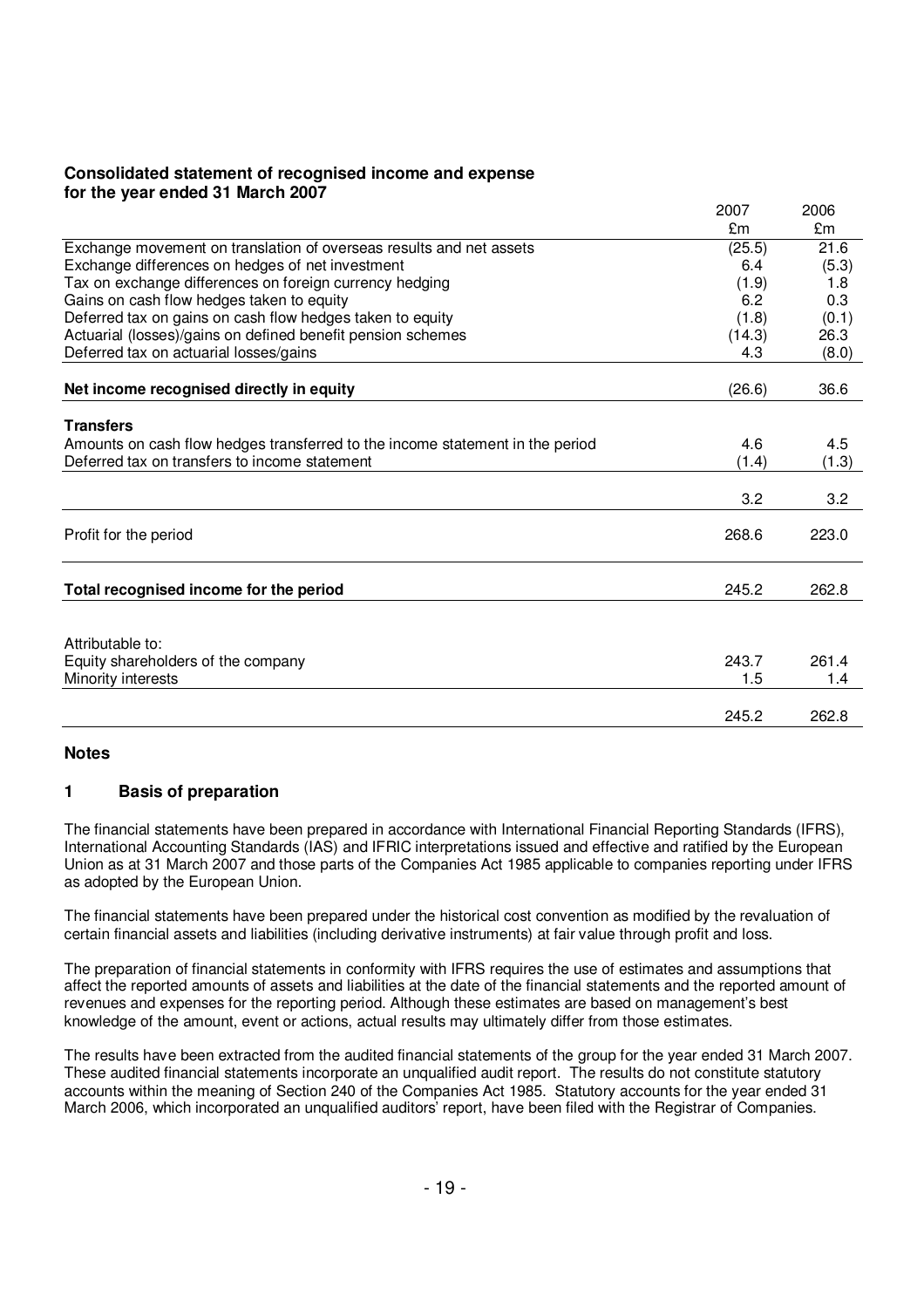## **2 Segmental analysis**

The group is organised into two main business segments:

#### Water and Sewerage

Provides water and sewerage services to domestic and commercial customers in England and Wales.

### Water Technologies and Services

Provides services and products associated with water, waste water and contaminated land principally in the US, UK and Europe.

| 2007                                |           | Water        |           |              |              |
|-------------------------------------|-----------|--------------|-----------|--------------|--------------|
|                                     | Water and | Technologies | Corporate |              |              |
|                                     | Sewerage  | and Services | and Other | Eliminations | Consolidated |
|                                     | £m        | £m           | £m        | £m           | £m           |
| External sales                      | 1,216.3   | 262.6        | 1.3       |              | 1,480.2      |
| Inter-segment sales                 | 1.8       | 26.3         | 9.0       | (37.1)       |              |
| <b>Total Sales</b>                  | 1,218.1   | 288.9        | 10.3      | (37.1)       | 1,480.2      |
| Profit before interest, tax         |           |              |           |              |              |
| and exceptional items               | 413.0     | 19.7         | (26.3)    | (1.1)        | 405.3        |
| Exceptional items (note 7)          | 21.3      | 14.7         | (11.3)    |              | 24.7         |
| Profit before interest and tax      | 434.3     | 34.4         | (37.6)    | (1.1)        | 430.0        |
| Share of results of associates      |           |              |           |              |              |
| and joint ventures                  |           | 0.8          | (0.3)     |              | 0.5          |
| Segment result                      | 434.3     | 35.2         | (37.9)    | (1.1)        | 430.5        |
| Total net finance costs             |           |              |           |              | (105.0)      |
| Profit before tax                   |           |              |           |              | 325.5        |
| Tax                                 |           |              |           |              | (76.9)       |
| Profit from continuing operations   |           |              |           |              | 248.6        |
| Profit from discontinued operations |           |              |           |              | 20.0         |
| Profit for the period               |           |              |           |              | 268.6        |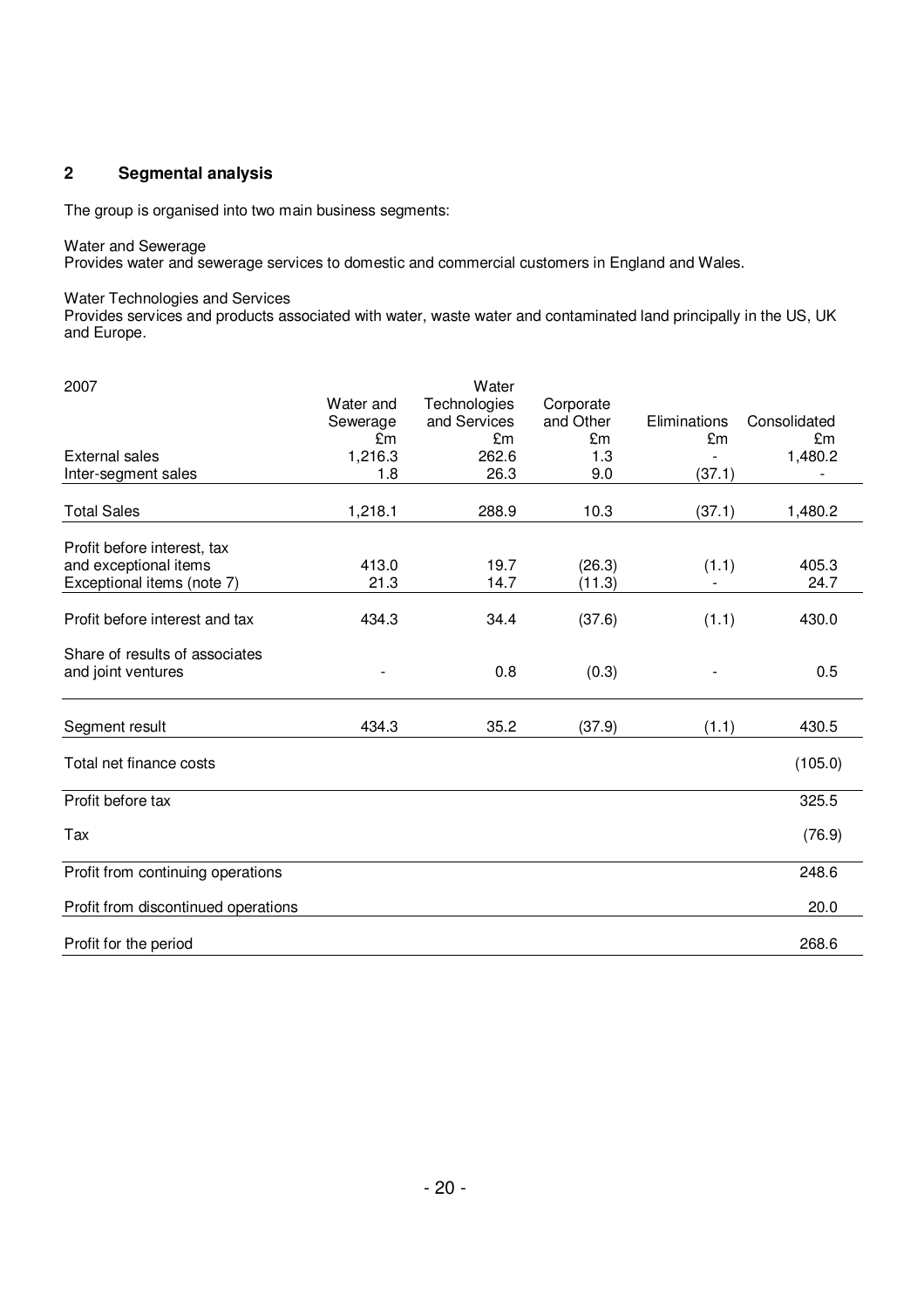| 2006                                |           | Water        |           |              |              |
|-------------------------------------|-----------|--------------|-----------|--------------|--------------|
|                                     | Water and | Technologies | Corporate |              |              |
|                                     | Sewerage  | and Services | and Other | Eliminations | Consolidated |
|                                     | £m        | £m           | £m        | £m           | £m           |
| <b>External sales</b>               | 1,148.5   | 277.0        | 29.8      |              | 1,455.3      |
| Inter-segment sales                 | 2.4       | 22.8         | 29.5      | (54.7)       |              |
| <b>Total Sales</b>                  | 1,150.9   | 299.8        | 59.3      | (54.7)       | 1,455.3      |
|                                     |           |              |           |              |              |
| Profit before interest, tax         | 400.4     | 17.1         |           | 1.2          |              |
| and exceptional items               |           |              | (25.7)    |              | 393.0        |
| Exceptional items (note 7)          | (4.8)     |              | (10.9)    |              | (15.7)       |
| Profit before interest and tax      | 395.6     | 17.1         | (36.6)    | 1.2          | 377.3        |
| Share of results of associates      |           |              |           |              |              |
| and joint ventures                  |           | 1.6          | (0.5)     |              | 1.1          |
| Segment result                      | 395.6     | 18.7         | (37.1)    | 1.2          | 378.4        |
| Total net finance costs             |           |              |           |              | (200.6)      |
| Profit before tax                   |           |              |           |              | 177.8        |
| Tax                                 |           |              |           |              | (54.2)       |
| Profit from continuing operations   |           |              |           |              | 123.6        |
| Profit from discontinued operations |           |              |           |              | 99.4         |
| Profit for the period               |           |              |           |              | 223.0        |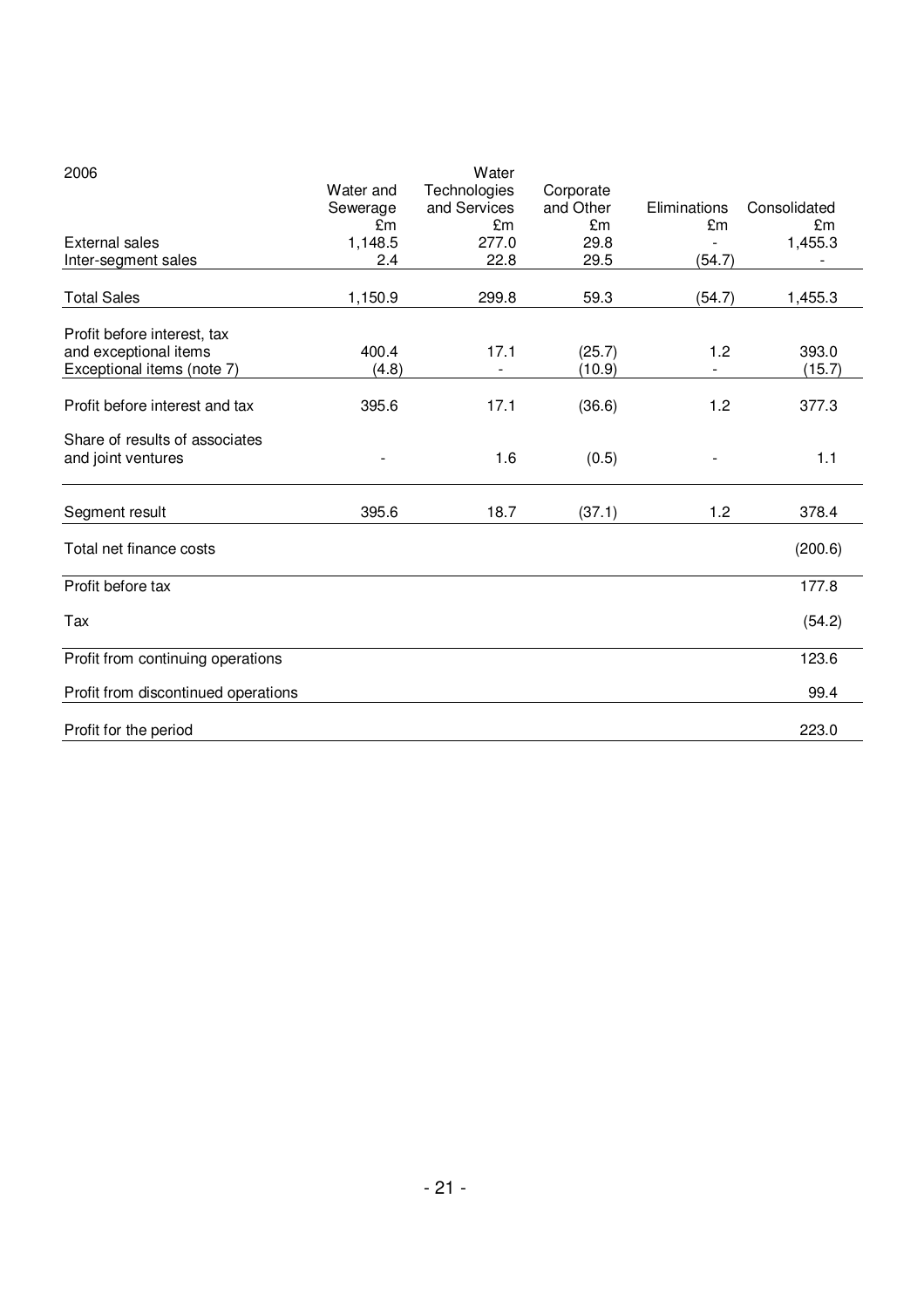The entire Waste Management segment has been divested and its results are included in discontinued operations in 2006/07. The comparative figures have been restated to reflect the current year classification. Following the disposal of the US Laboratories business, which is also included in discontinued operations in both years, the former Water Purification and Operating Services and Laboratories segment has been reclassified. The UK Laboratories business, which formerly was included in the Laboratories segment, is now included in the Water Technologies and Services segment. Prior year figures have been restated to reflect the new classification as follows:-

|                                                                                  | As previously stated                                         | Restated                 |                                             |
|----------------------------------------------------------------------------------|--------------------------------------------------------------|--------------------------|---------------------------------------------|
|                                                                                  | <b>Water Purification</b><br>and Operating<br>Services<br>£m | UK<br>Laboratories<br>£m | Water<br>Technologies<br>and Services<br>£m |
| Turnover                                                                         | 267.8                                                        | 32.0                     | 299.8                                       |
| Profit before interest, tax and<br>exceptional items<br><b>Exceptional items</b> | 12.0                                                         | 5.1                      | 17.1                                        |
| Profit before interest and tax                                                   | 12.0                                                         | 5.1                      | 17.1                                        |
| Share of results of associates<br>and joint ventures                             | 1.6                                                          |                          | 1.6                                         |
| Segment result                                                                   | 13.6                                                         | 5.1                      | 18.7                                        |

## **3 Exceptional items**

Exceptional items are income or expenditure, which individually or, if of a similar type, in aggregate should, in the opinion of the directors, be disclosed by virtue of their size or nature if the financial statements are to give a true and fair view.

A net exceptional credit of £24.7 million arose in respect of continuing operations and an exceptional charge of £24.4 million arose in respect of discontinued operations.

The exceptional credit in continuing operations comprised:

- A charge of £14.9 million in Water and Sewerage arising from a programme to restructure and realign the business including write down of decommissioned assets £11.9 million and restructuring costs of £3 million;
- A charge of £16.7 million in corporate costs, arising from the demerger of Biffa Plc, including £7.8 million relating to the settlement of pension obligations; and
- A credit of £56.3 million of which £36.2 million arose from the disposal of properties in Severn Trent Water, £14.7 million arose in Water Technologies and Services from the disposal of Aquafin and £5.4 million in Corporate and Other businesses from the disposal of Severn Trent Property and other property assets.

The exceptional charge in discontinued operations comprised:

- A charge of £31.5 million arising from the impairment of goodwill relating to US Laboratories (see note 15);
- A loss of £2.4 million on the sale of US Laboratories; and
- A gain of £9.5 million on the sale of Biffa Belgium.

A net exceptional charge of £15.7 million arose in the year ending 31 March 2006. This comprised:

An exceptional restructuring charge of £7.9 million arose comprising:

• £4.8 million arising in Severn Trent Water as a result of costs associated with a redundancy programme undertaken to meet AMP4 efficiency targets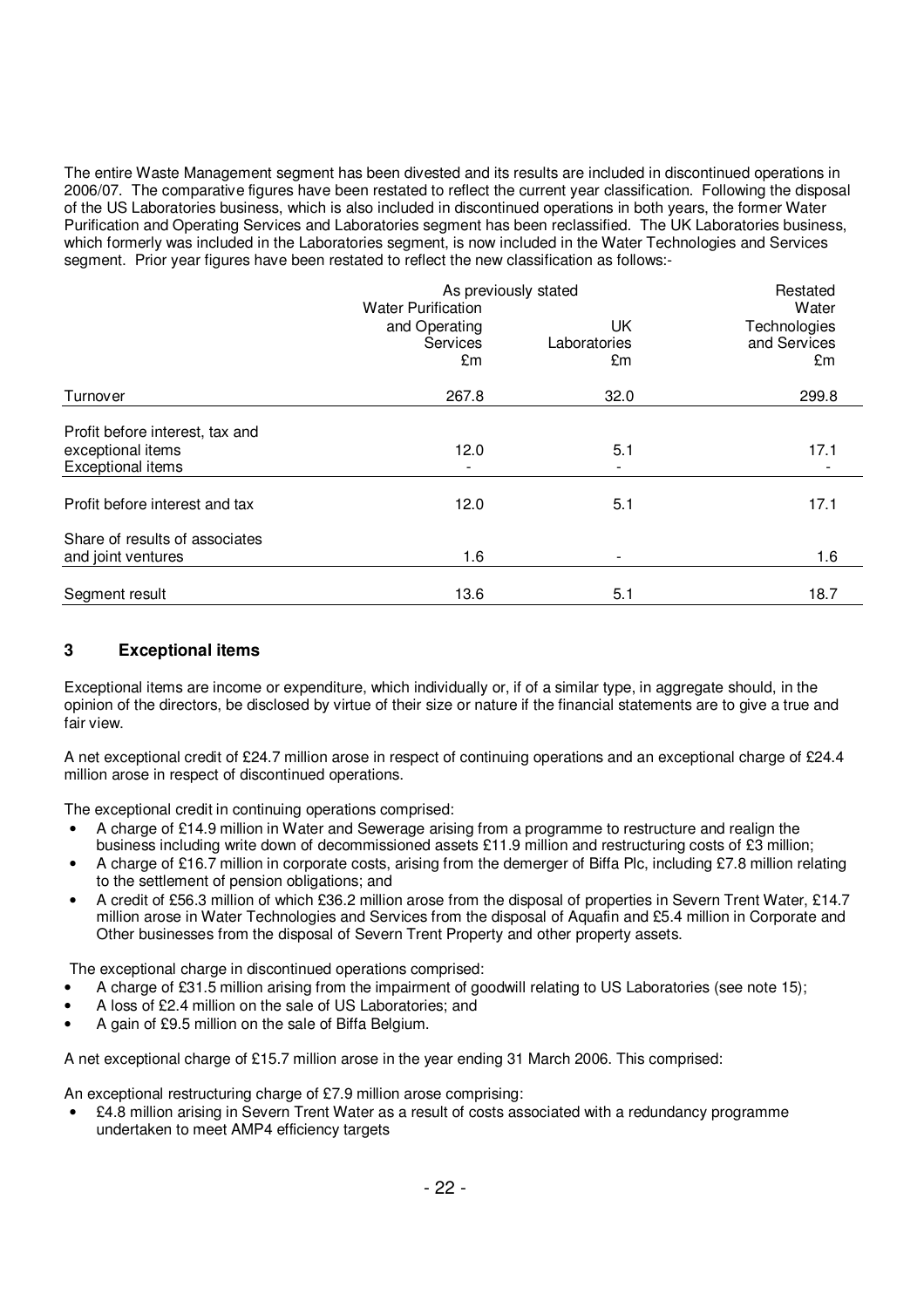• A net £3.1 million arising in Systems relating to the cessation of trading with external customers and disposal of the Worksuite and CIS operations.

£7.8 million of costs arose relating to the demerger of Biffa and other strategic reviews undertaken.

## **4 Net finance costs**

|                                                                                                          | 2007          | 2006             |
|----------------------------------------------------------------------------------------------------------|---------------|------------------|
|                                                                                                          | £m            | (restated)<br>£m |
| <b>Investment income</b>                                                                                 |               |                  |
| Interest receivable on bank deposits                                                                     | 5.4           | 1.3              |
| Expected return on defined benefit scheme assets                                                         | 80.6          | 70.6             |
| Other financial income                                                                                   | 0.3           | 1.0              |
| <b>Finance costs</b>                                                                                     | 86.3          | 72.9             |
| Interest on bank loans and overdrafts                                                                    | (28.4)        | (24.5)           |
| Interest on other loans                                                                                  | (122.6)       | (120.7)          |
| Interest on finance leases                                                                               | (20.2)        | (22.8)           |
| Total borrowing costs                                                                                    | (171.2)       | (168.0)          |
| Interest cost on defined benefit obligations                                                             | (67.5)        | (66.9)           |
| Other financial expenses                                                                                 | (1.4)         | (1.9)            |
| <b>Total finance costs</b>                                                                               | (240.1)       | (236.8)          |
| Fair value movements on treasury instruments                                                             | 48.8          | (36.7)           |
| Net finance costs                                                                                        | (105.0)       | (200.6)          |
| <b>Taxation</b><br>5                                                                                     |               |                  |
|                                                                                                          | 2007          | 2006             |
|                                                                                                          |               | (restated)       |
|                                                                                                          | £m            | £m               |
| <b>Current tax</b>                                                                                       |               |                  |
| Continuing operations                                                                                    |               |                  |
| Current year at 30%                                                                                      | 67.9<br>(9.4) | 75.8<br>(14.3)   |
| Prior year at 30%<br>Total current tax relating to continuing operations                                 | 58.5          | 61.5             |
| Current tax relating to discontinued operations                                                          | 9.2           | (12.7)           |
|                                                                                                          |               |                  |
| <b>Total current tax</b>                                                                                 | 67.7          | 48.8             |
| Deferred tax                                                                                             |               |                  |
| Continuing operations                                                                                    |               |                  |
| Origination and reversal of temporary differences<br>- current year                                      | 35.0          | (0.5)            |
| Origination and reversal of temporary differences<br>- prior year                                        | (16.6)        | (6.8)            |
| Total deferred tax relating to continuing operations<br>Deferred tax relating to discontinued operations | 18.4<br>6.0   | (7.3)<br>1.5     |
|                                                                                                          |               |                  |
| <b>Total deferred tax</b>                                                                                | 24.4          | (5.8)            |
| Total tax charge relating to continuing operations                                                       | 76.9          | 54.2             |
| Total tax charge relating to discontinued operations                                                     | 15.2          | (11.2)           |
| <b>Total tax charge</b>                                                                                  | 92.1          | 43.0             |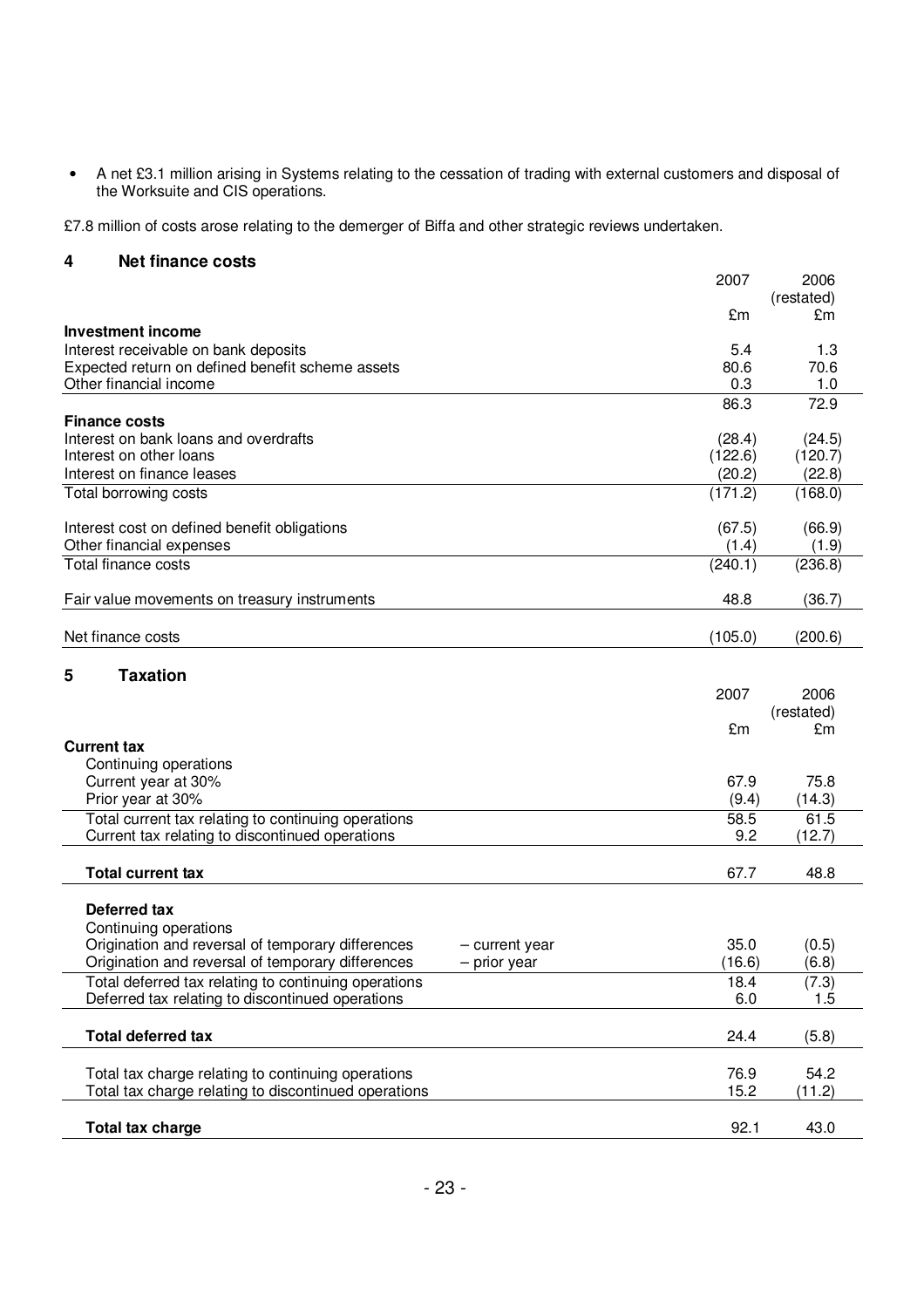## **6 Dividends**

Amounts recognised as distributions to equity holders in the period:

|                                                          | 2007      |       | 2006      |       |
|----------------------------------------------------------|-----------|-------|-----------|-------|
|                                                          | Pence     |       | Pence     |       |
|                                                          | per share | £m    | per share | £m    |
| Final dividend for the year ended 31 March 2006/2005     | 31.97     | 111.4 | 30.30     | 104.8 |
| Interim dividend for the year ended 31 March 2007/2006   | 22.77     | 52.9  | 19.16     | 66.5  |
| Special dividend for the year ended 31 March 2007        | 165.00    | 575.2 |           |       |
|                                                          | 219.74    | 739.5 | 49.46     | 171.3 |
| Proposed final dividend for the year ended 31 March 2007 | 38.68     | 90.3  |           |       |

The proposed final dividend is subject to approval by shareholders at the Annual General Meeting and has not been included as a liability in these financial statements.

On the demerger of Biffa Plc the ordinary share capital of the company was consolidated with the intention that the share price of Severn Trent Plc shares would be similar before and after the demerger. Two new Severn Trent shares were issued for every three old Severn Trent shares held. The per share amounts disclosed above in respect of dividends declared before the consolidation are the amounts that were declared on the shares in issue at the time. They have not been restated for the share consolidation.

## **7 Discontinued operations**

Pursuant to the Group's strategy to focus on water the following transactions took place during the year:

On 30 June 2006 the Group completed the sale of Biffa Belgium to Veolia Proprete SA for net consideration of £23.7 million;

On 6 October 2006 the Group completed the demerger of Biffa Plc; and

On 29 December 2006 the Group completed the sale of Severn Trent Laboratories Inc. to TestAmerica Holdings Inc. for net consideration of £77.1 million.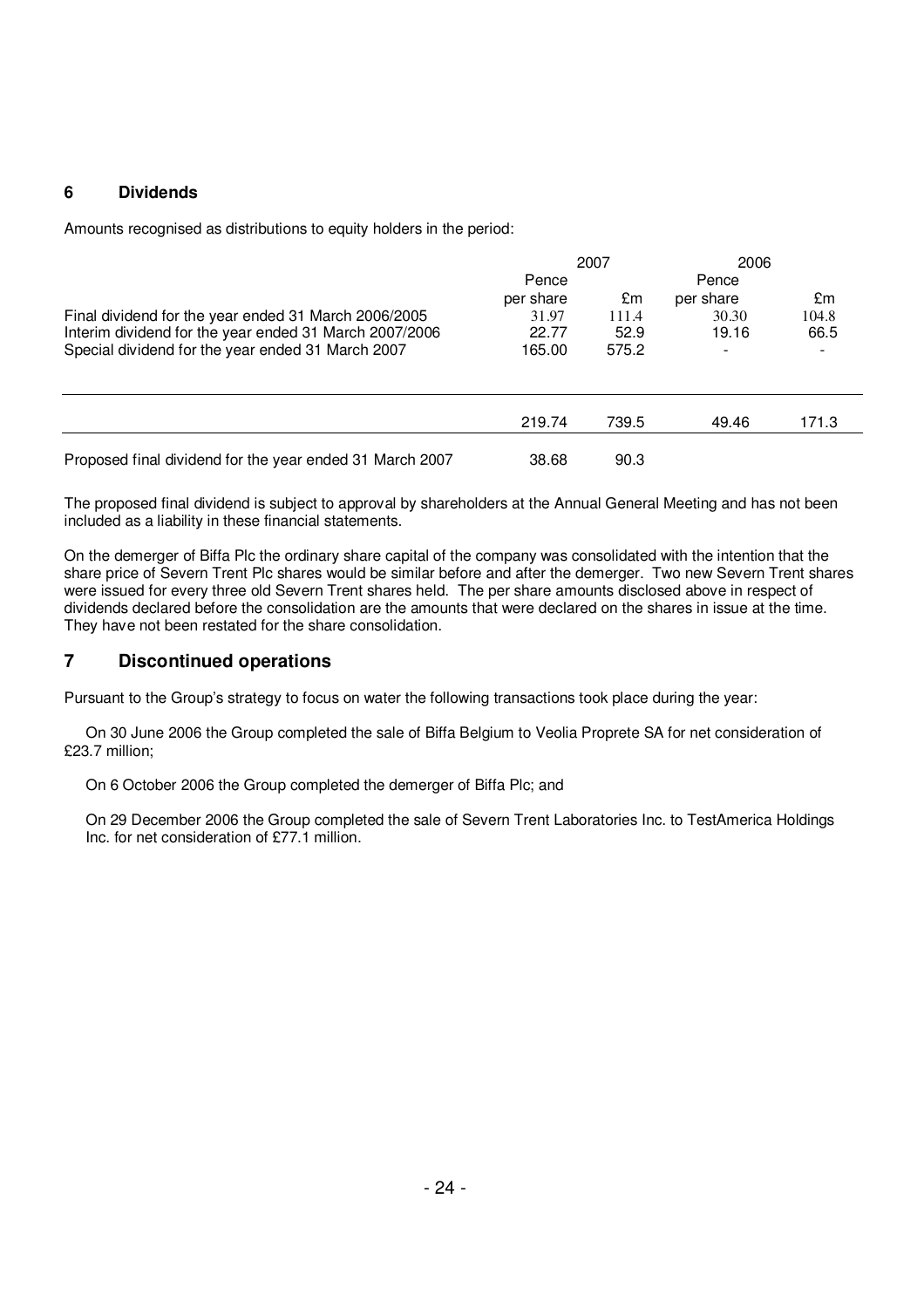### **a) Profit from discontinued operations**

|                                                                                                                                                      | 2007<br>£m            | 2006<br>£m           |
|------------------------------------------------------------------------------------------------------------------------------------------------------|-----------------------|----------------------|
| Turnover<br>Operating costs                                                                                                                          | 495.4<br>(436.2)      | 898.1<br>(807.0)     |
| Profit before interest and tax<br>Net finance costs<br>Share of joint ventures and associates                                                        | 59.2<br>(0.1)<br>0.5  | 91.1<br>(3.9)<br>1.0 |
| Profit before tax<br>Tax                                                                                                                             | 59.6<br>(15.2)        | 88.2<br>11.2         |
| <b>Profit after tax</b><br>Exceptional impairment of goodwill<br>Exceptional gain on disposal of discontinued operations<br>Attributable tax expense | 44.4<br>(31.5)<br>7.1 | 99.4                 |
| Net loss attributable to discontinued operations                                                                                                     | 20.0                  | 99.4                 |
| b) Cash flows from discontinued operations                                                                                                           | 2007<br>£m            | 2006<br>£m           |
| Net cash flows from operating activities                                                                                                             | 75.3                  | 138.6                |
| Net cash flows from investing activities                                                                                                             | (26.2)                | (83.5)               |
| Net cash flows from financing activities                                                                                                             | 331.7                 | (9.3)                |
|                                                                                                                                                      | 380.8                 | 45.8                 |

## **8 Earnings per share**

Basic earnings per share are calculated by dividing the earnings attributable to ordinary shareholders by the weighted average number of ordinary shares in issue during the year, excluding those held in the Severn Trent Employee Share Ownership Trust, which are treated as cancelled.

For diluted earnings per share, the weighted average number of ordinary shares in issue is adjusted to assume conversion of all potentially dilutive ordinary shares. These represent share options granted to employees where the exercise price is less than the average market price of the company's shares during the year.

Basic and diluted earnings per share from continuing operations are calculated on the basis of profit from continuing operations attributable to the equity holders of the company. The weighted average number of shares for the year ended 31 March 2006 has been restated to reflect the 2 for 3 share consolidation that was approved at the extraordinary general meeting on 6 October 2006.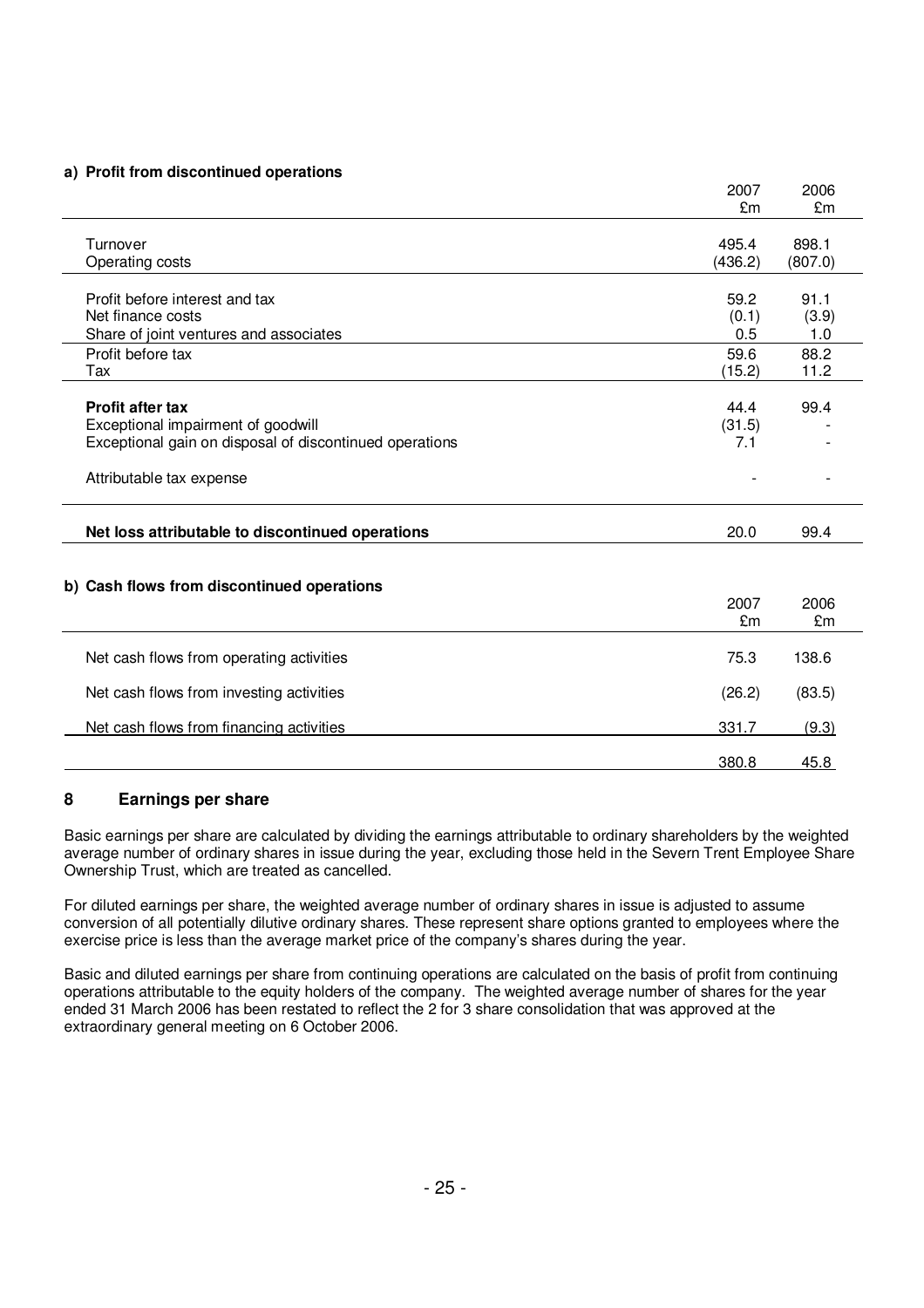### From continuing operations

|                            | Earnings                 | 2007<br>Weighted<br>average<br>number<br>of shares | Per share<br>amount | Earnings<br>(restated) | 2006<br>Weighted<br>average<br>number<br>of shares<br>(restated) | Per share<br>amount<br>(restated) |
|----------------------------|--------------------------|----------------------------------------------------|---------------------|------------------------|------------------------------------------------------------------|-----------------------------------|
|                            | £m                       | m                                                  | pence               | £m                     | m                                                                | pence                             |
| Basic earnings per share   | 247.1                    | 232.9                                              | 106.1               | 122.2                  | 231.0                                                            | 52.9                              |
| Effect of dilutive options | $\overline{\phantom{a}}$ | 2.2                                                | (1.0)               |                        | 2.0                                                              | (0.5)                             |
| Diluted earnings per share | 247.1                    | 235.1                                              | 105.1               | 122.2                  | 233.0                                                            | 52.4                              |

From continuing and discontinued operations

|                            |          | 2007      |           |            | 2006       |            |
|----------------------------|----------|-----------|-----------|------------|------------|------------|
|                            |          | Weighted  |           |            | Weighted   |            |
|                            |          | average   |           |            | average    |            |
|                            |          | number    | Per share |            | number     | Per share  |
|                            | Earnings | of shares | amount    | Earnings   | of shares  | amount     |
|                            |          |           |           | (restated) | (restated) | (restated) |
|                            | £m       | m         | pence     | £m         | m          | pence      |
| Basic earnings per share   | 267.1    | 232.9     | 114.7     | 221.6      | 231.0      | 95.9       |
| Effect of dilutive options |          | 2.2       | (1.1)     |            | 2.0        | (0.8)      |
| Diluted earnings per share | 267.1    | 235.1     | 113.6     | 221.6      | 233.0      | 95.1       |

Supplementary earnings per share

Supplementary earnings per share figures are presented for continuing operations. These exclude the effects of deferred tax, fair value movements on treasury instruments and exceptional items in both 2007 and 2006. The directors consider that the supplementary figures provide a useful additional indicator of performance.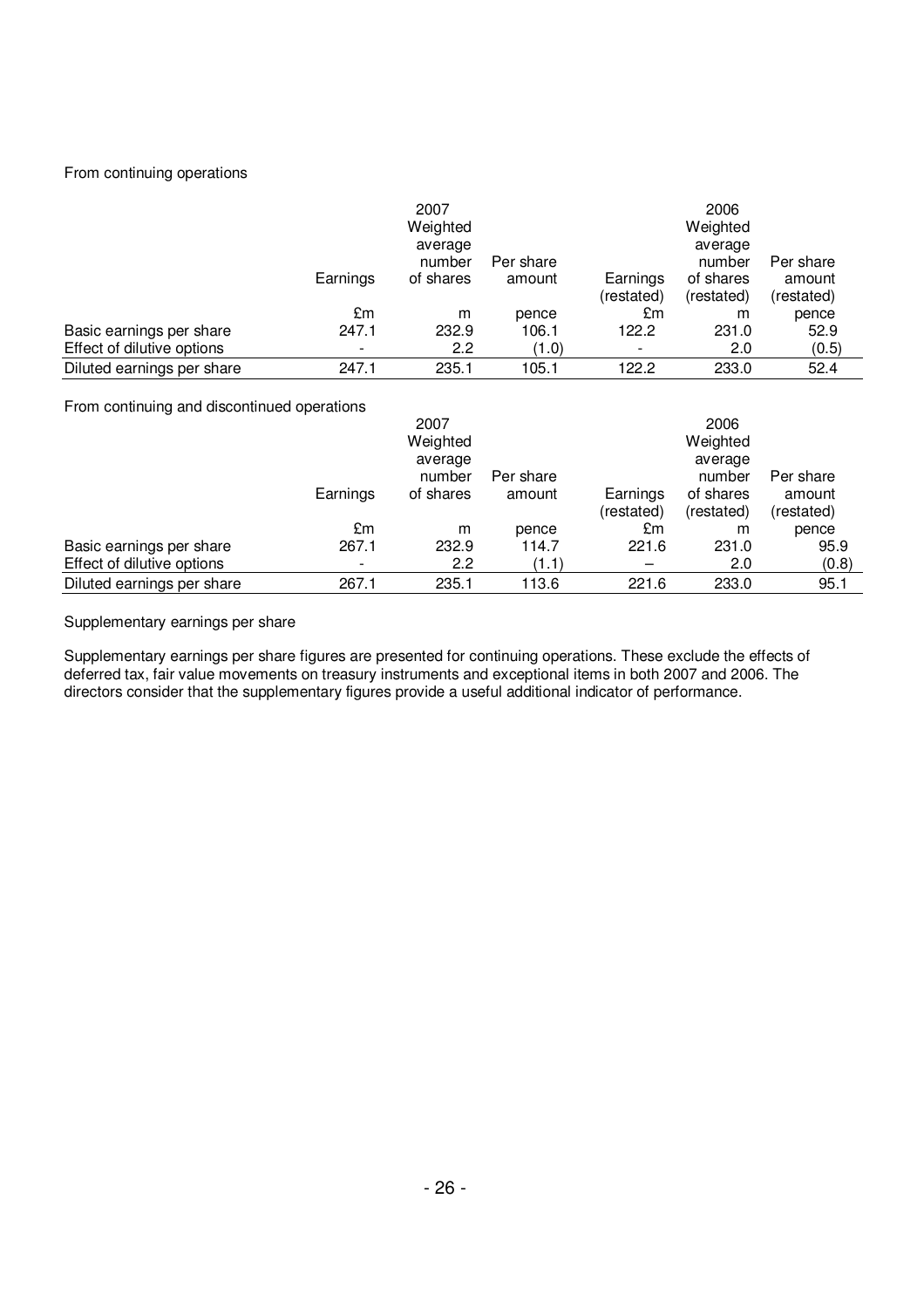### From continuing operations

|                                                                         |          | 2007      |                  |            | 2006       |                  |
|-------------------------------------------------------------------------|----------|-----------|------------------|------------|------------|------------------|
|                                                                         |          | Weighted  |                  |            | Weighted   |                  |
|                                                                         |          | average   |                  |            | average    |                  |
|                                                                         |          |           | number Per share |            |            | number Per share |
|                                                                         | Earnings | of shares | amount           | Earnings   | of shares  | amount           |
|                                                                         |          |           |                  | (restated) | (restated) | (restated)       |
|                                                                         | £m       | m         | pence            | £m         | m          | pence            |
| Basic earnings per share                                                | 247.1    | 232.9     | 106.1            | 122.2      | 231.0      | 52.9             |
| Effect of:                                                              |          |           |                  |            |            |                  |
| Exceptional restructuring costs                                         |          |           |                  |            |            |                  |
| and termination of operations                                           | 14.9     |           | 6.4              | 7.9        |            | 3.4              |
| Exceptional demerger and related costs                                  | 16.7     |           | 7.2              | 7.8        |            | 3.4              |
| Exceptional profit on disposal                                          |          |           |                  |            |            |                  |
| of property and businesses                                              | (56.3)   |           | (24.2)           |            |            |                  |
| Current tax related to exceptional items at 30%                         |          |           |                  | (2.4)      |            | (1.0)            |
| Fair value movements                                                    |          |           |                  |            |            |                  |
| on treasury instruments                                                 | (48.8)   |           | (20.9)           | 36.7       |            | 15.9             |
| Deferred tax                                                            | 18.4     |           | 7.9              | (7.3)      |            | (3.2)            |
| Adjusted earnings per share before exceptional                          |          |           |                  |            |            |                  |
| items, fair value movements on treasury                                 |          |           |                  |            |            |                  |
| instruments and deferred tax                                            | 192.0    | 232.9     | 82.4             | 164.9      | 231.0      | 71.4             |
|                                                                         |          |           |                  |            |            |                  |
|                                                                         |          |           |                  |            |            |                  |
| Diluted earnings per share                                              | 247.1    | 235.1     | 105.1            | 122.2      | 233.0      | 52.4             |
| Effect of:                                                              |          |           |                  |            |            |                  |
| Exceptional restructuring costs                                         | 14.9     |           |                  | 7.9        |            |                  |
| and termination of operations                                           |          |           | 6.3<br>7.1       |            |            | 3.4              |
| Exceptional demerger and related costs                                  | 16.7     |           |                  | 7.8        |            | 3.3              |
| Exceptional profit on disposal                                          |          |           |                  |            |            |                  |
| of property and businesses                                              | (56.3)   |           | (23.9)           |            |            |                  |
| Current tax related to exceptional items at 30%<br>Fair value movements |          |           |                  | (2.4)      |            | (1.0)            |
|                                                                         |          |           |                  | 36.7       |            | 15.8             |
| on treasury instruments                                                 | (48.8)   |           | (20.7)           |            |            |                  |
| Deferred tax                                                            | 18.4     |           | 7.8              | (7.3)      |            | (3.1)            |
| Adjusted diluted earnings per share before                              |          |           |                  |            |            |                  |
| exceptional items, fair value movements on                              |          |           |                  |            |            |                  |
| treasury instruments and deferred tax                                   | 192.0    | 235.1     | 81.7             | 164.9      | 233.0      | 70.8             |

# **9 Retirement benefit schemes**

Movements in the present value of the defined benefit obligation were as follows:

| $\cdots$                                                                                | 2007    | 2006    |
|-----------------------------------------------------------------------------------------|---------|---------|
|                                                                                         | £m      | £m      |
| At 1 April                                                                              | (221.9) | (317.5) |
| Service cost                                                                            | (41.5)  | (39.7)  |
| Exceptional loss on settlements                                                         | (7.8)   |         |
| Expected return on scheme assets                                                        | 87.0    | 79.2    |
| Interest cost                                                                           | (73.0)  | (75.4)  |
| Contributions from the sponsoring companies                                             | 97.4    | 105.2   |
| Net liability transferred to Biffa on demerger                                          | 39.0    |         |
| Actuarial gains and losses recognised in the statement of recognised income and expense | (14.3)  | 26.3    |
|                                                                                         |         |         |
| At 31 March                                                                             | (135.1) | (221.9) |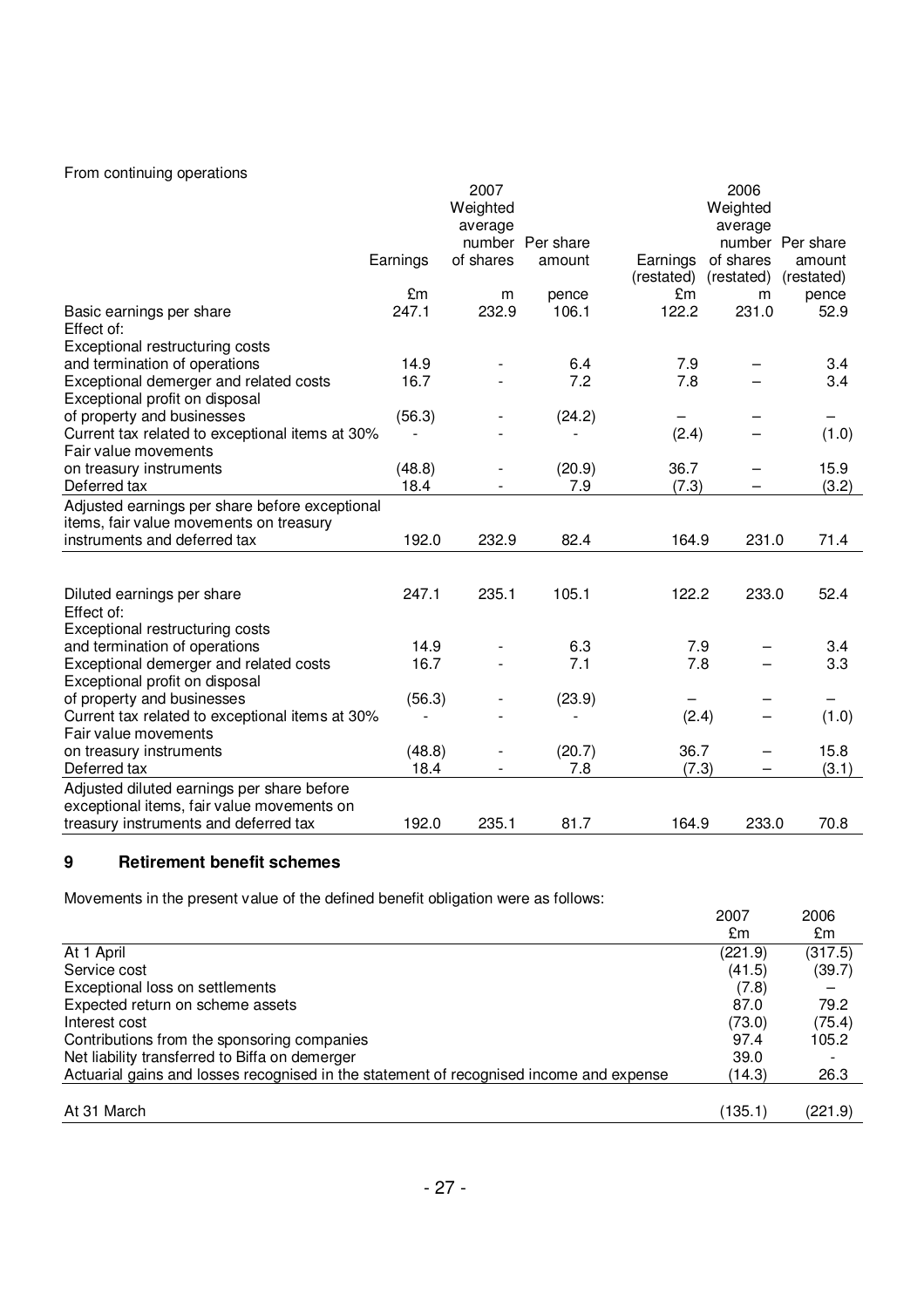# **10 Movement in shareholders' equity**

|                                                 | Share<br>capital<br>£m | Share<br>premium<br>£m | Other<br>reserves<br>£m | Retained<br>earnings<br>£m | Equity<br>attributable<br>to the<br>equity holders<br>of Severn<br><b>Trent Plc</b><br>£m | Minority<br>interests<br>£m | Total<br>£m |
|-------------------------------------------------|------------------------|------------------------|-------------------------|----------------------------|-------------------------------------------------------------------------------------------|-----------------------------|-------------|
|                                                 |                        |                        |                         |                            |                                                                                           |                             |             |
| At 1 April 2005<br>Share options and LTIPs      | 225.8                  | 38.4                   | 409.5                   | 1,116.1                    | 1,789.8                                                                                   | 1.9                         | 1,791.7     |
| - proceeds from shares issued                   | 1.4                    | 10.2                   |                         |                            | 11.6                                                                                      |                             | 11.6        |
| - value of employees' services                  |                        |                        |                         | 4.1                        | 4.1                                                                                       |                             | 4.1         |
| <b>Dividends</b>                                |                        |                        |                         | (171.3)                    | (171.3)                                                                                   | (0.7)                       | (172.0)     |
| Deferred tax on items posted directly to equity |                        |                        |                         | 0.8                        | 0.8                                                                                       |                             | 0.8         |
| Total recognised income for the period          |                        |                        | 22.9                    | 238.5                      | 261.4                                                                                     | 1.4                         | 262.8       |
| At 1 April 2006                                 | 227.2                  | 48.6                   | 432.4                   | 1,188.2                    | 1,896.4                                                                                   | 2.6                         | 1,899.0     |
| Share options and LTIPs                         |                        |                        |                         |                            |                                                                                           |                             |             |
| - proceeds from shares issued                   | 1.1                    | 8.9                    |                         |                            | 10.0                                                                                      |                             | 10.0        |
| - value of employees' services                  |                        |                        |                         | 3.6                        | 3.6                                                                                       |                             | 3.6         |
| <b>Dividends</b>                                |                        |                        |                         | (739.5)                    | (739.5)                                                                                   | (1.0)                       | (740.5)     |
| Deferred tax on share based payments            |                        |                        |                         | 0.6                        | 0.6                                                                                       |                             | 0.6         |
| Demerger of Biffa Plc                           |                        |                        |                         | (280.6)                    | (280.6)                                                                                   |                             | (280.6)     |
| Total recognised income for the period          |                        | -                      | (13.4)                  | 257.1                      | 243.7                                                                                     | 1.5                         | 245.2       |
| At 31 March 2007                                | 228.3                  | 57.5                   | 419.0                   | 429.4                      | 1,134.2                                                                                   | 3.1                         | 1,137.3     |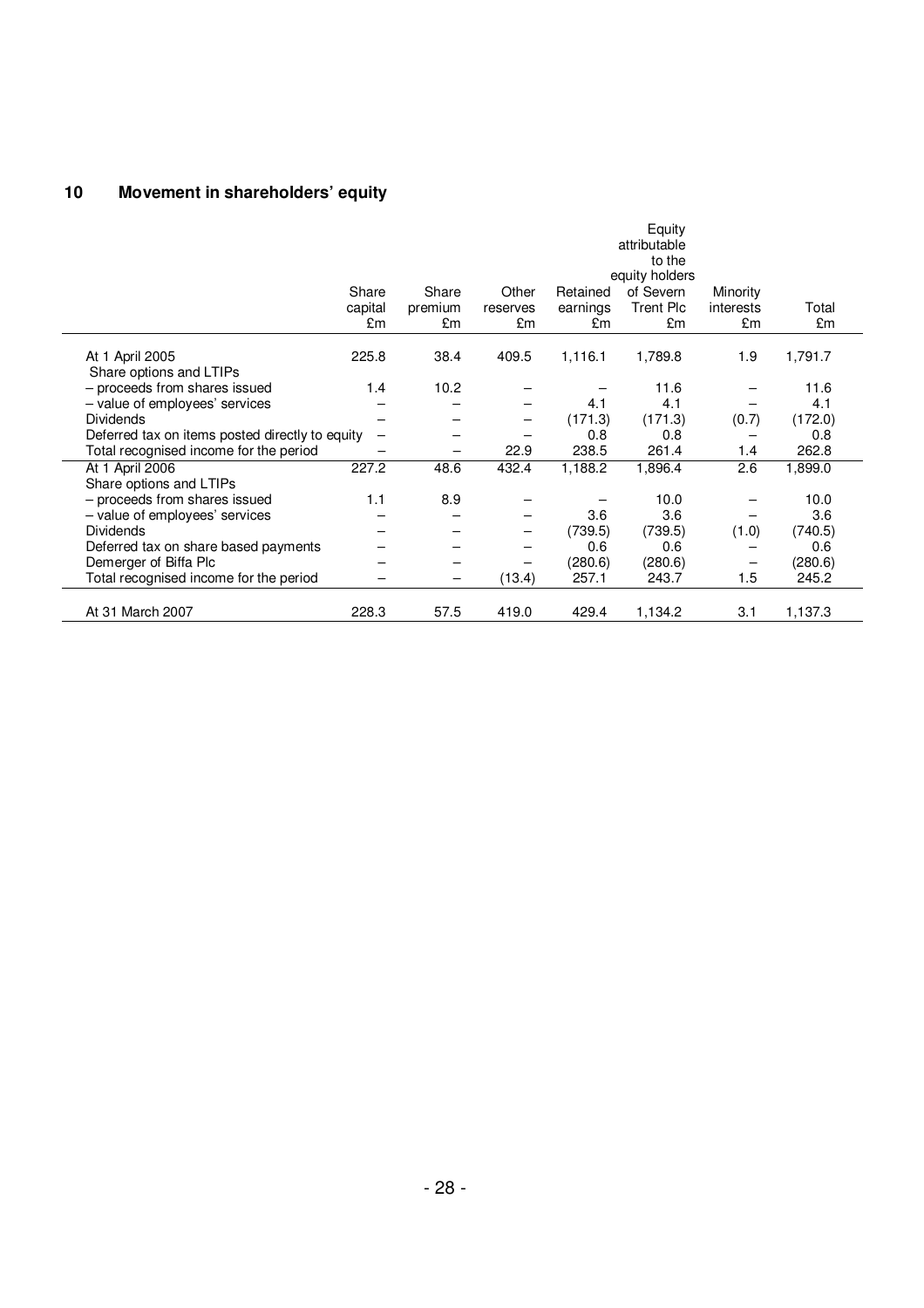## **11 Reconciliation of operating profit to operating cash flows**

|                                                             | 2007    | 2006             |
|-------------------------------------------------------------|---------|------------------|
|                                                             | £m      | (restated)<br>£m |
| Profit before interest and tax from continuing operations   | 430.0   | 377.4            |
| Profit before interest and tax from discontinued operations | 34.9    | 91.0             |
|                                                             | 464.9   | 468.4            |
| Depreciation of property, plant and equipment               | 254.5   | 267.9            |
| Amortisation of intangible assets                           | 29.4    | 29.3             |
| Impairment of goodwill                                      | 31.5    |                  |
| Pension service cost                                        | 49.3    | 39.7             |
| Pension contributions                                       | (97.4)  | (105.2)          |
| Share based payments charge                                 | 3.6     | 4.1              |
| Profit on sale of property, plant and equipment             | (39.6)  | (4.3)            |
| Profit on sale of subsidiaries and associates               | (24.5)  |                  |
| Deferred income released                                    | (3.5)   | (3.5)            |
| Provisions for liabilities and charges                      | 21.1    | 29.8             |
| Utilisation of provisions for liabilities and charges       | (21.8)  | (34.6)           |
| (Increase)/decrease in stocks                               | (4.5)   | 13.4             |
| Increase in debtors                                         | (92.0)  | (10.8)           |
| Increase in creditors                                       | 3.0     | 64.7             |
| Cash generated from operations                              | 574.0   | 758.9            |
| Interest paid                                               | (148.6) | (139.4)          |
| Interest element of finance lease rental payments           | (20.2)  | (45.1)           |
| <b>Tax paid</b>                                             | (36.0)  | (68.3)           |
| Net cash inflow from operating activities                   | 369.2   | 506.1            |

## **12 Contingent liabilities**

### **a) Bonds and guarantees**

Group undertakings have entered into bonds in the normal course of business. No liability is expected to arise in respect of either bonds or guarantees.

### **b) Regulatory matters**

In May 2004 an employee of Severn Trent Water raised a number of allegations relating, in particular, to alleged accounting inaccuracies and regulatory returns.

On 31 October 2005, as a result of a referral by Ofwat, the Serious Fraud Office (SFO) informed the Company that it was undertaking a criminal investigation into alleged reporting irregularities made to Ofwat by Severn Trent Water Limited between 2000 and 2003. Ofwat had been conducting its own investigation following the allegations made by the employee of Severn Trent Water. Ofwat began its investigation into the allegations in January 2005. The matter reported to the SFO concerned data on leakage.

On 7 March 2006 Ofwat published its interim report concerning the allegations of false reporting made against Severn Trent Water in 2004.

In responding to the report Severn Trent Plc agreed to credit customers' accounts and reduce future tariffs.

The Company also acknowledged that Ofwat may expect further amends to be made to customers. Ofwat has stated that this penalty will be discussed with Severn Trent Water on completion of the SFO investigation into leakage.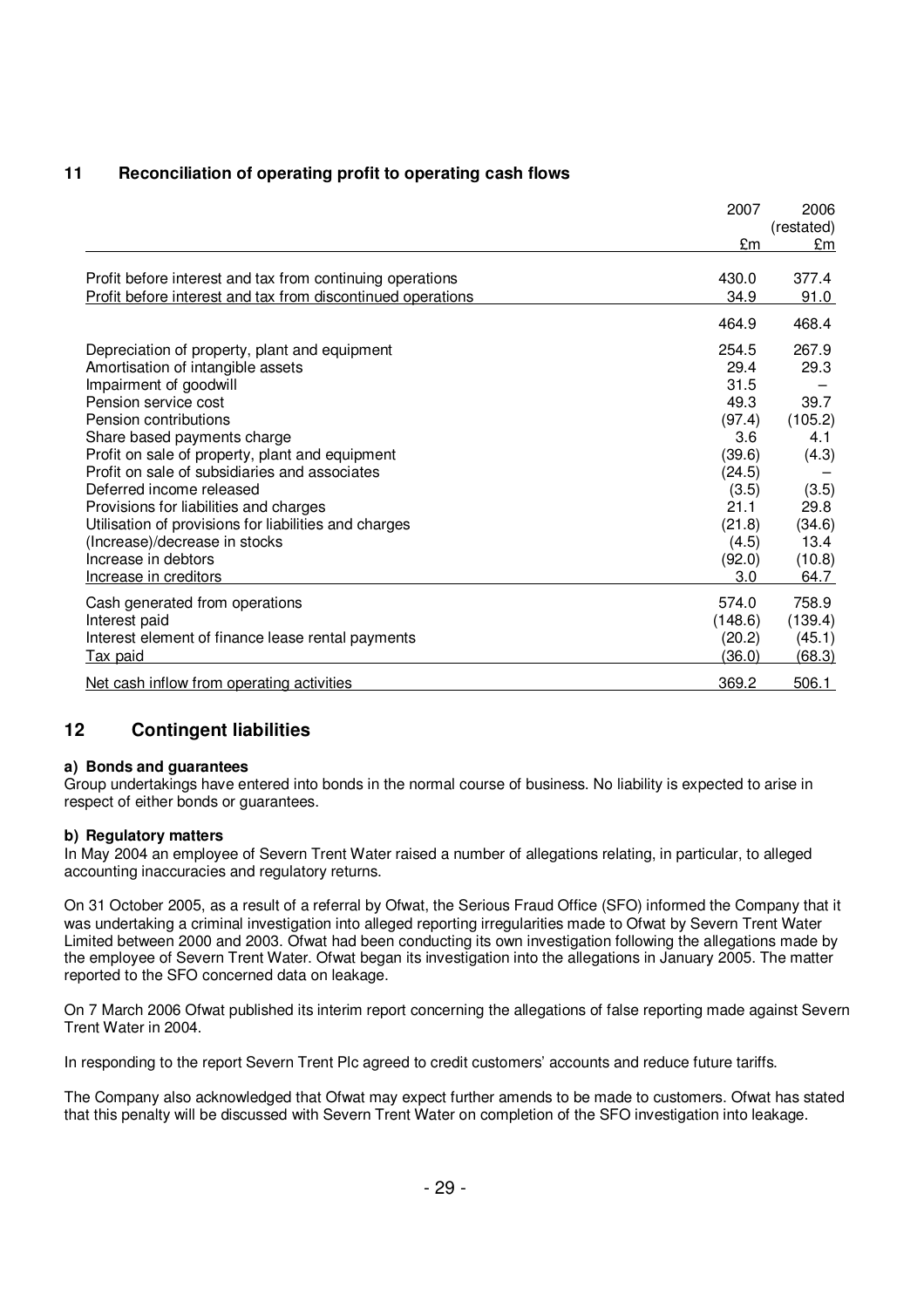In April 2006 the Company announced that the board believed there was prima facie evidence of customer relations data being misstated by Severn Trent Water in submissions to Ofwat. We are working and fully co-operating with Ofwat and Ernst & Young LLP on their investigations into this. In June 2006 Ofwat issued a notice under section 22A(4) of the Water Industry Act stating its intention to fine Severn Trent Water for failure to meet customer service standards.

No reliable estimate can currently be made of the amounts that might become payable as a result of the SFO enquiry, Ofwat's final conclusion in respect of the allegations of false reporting or its review of customer relations data. Consequently no provision has been included in these financial statements in respect of these matters.

### **c) Disposal of subsidiaries**

The group has given certain guarantees and indemnities in relation to disposals of businesses.

In June 2005 The Flemish Waste Agency (OVAM) instigated an investigation by the Antwerp Examining Magistrate into Biffa Belgium's waste recycling operations in connection with the payment of environmental taxes. Although two of the Biffa Belgium companies were indicted by the Flemish prosecuting authorities on 13 December 2005, the proceedings against these companies have not progressed any further since that date. Separately, the Nivelles Public Prosecutor issued a claim on 22 November 2006 against Biffa Belgium that may relate to the same matters investigated in the Flanders region.

Pursuant to the sale agreement of 11 May 2006, the group has given an indemnity in relation to certain costs that may be suffered by the former Biffa Belgium businesses as a result of these proceedings. A provision of £1.5 million has been made in these financial statements for liabilities that may result from this indemnity.

On 5 March 2007 the group received notice of a claim for €23.4 million from Veolia Proprete S.A alleging breach of warranty in relation to the disposal of Biffa Belgium. The group considers that there is no basis for this claim and hence no provision has been recorded in the financial statements in relation to this matter.

The group is not aware of any other liability that is likely to result from these guarantees and indemnities that has not been provided for in these financial statements.

## **13 Annual report**

The annual report will be sent to shareholders in June. Copies may be obtained from the Company Secretary, Severn Trent Plc, 2297 Coventry Road, Birmingham B26 3PU.

## **14 Annual General Meeting**

The Annual General Meeting will be held at the National Motorcycle Museum, Coventry Road, Bickenhill, Solihull, West Midlands, B92 0EJ, on 24 July 2007 at 11.00am.

## **15 Cautionary Statement regarding Forward Looking Statements**

This document contains certain 'forward looking statements' with respect to Severn Trent's financial condition, results of operations and business and certain of Severn Trent's plans and objectives with respect to these items. Forward looking statements are sometimes, but not always, identified by their use of a date in the future or such words as 'anticipates', 'aims', 'due', 'could', 'may', 'should', 'expects', 'believes', 'intends', 'plans', 'potential', 'reasonably possible', 'targets', 'goal' or 'estimates'. By their very nature forward-looking statements are inherently unpredictable, speculative and involve risk and uncertainty because they relate to events and depend on circumstances that will occur in the future.